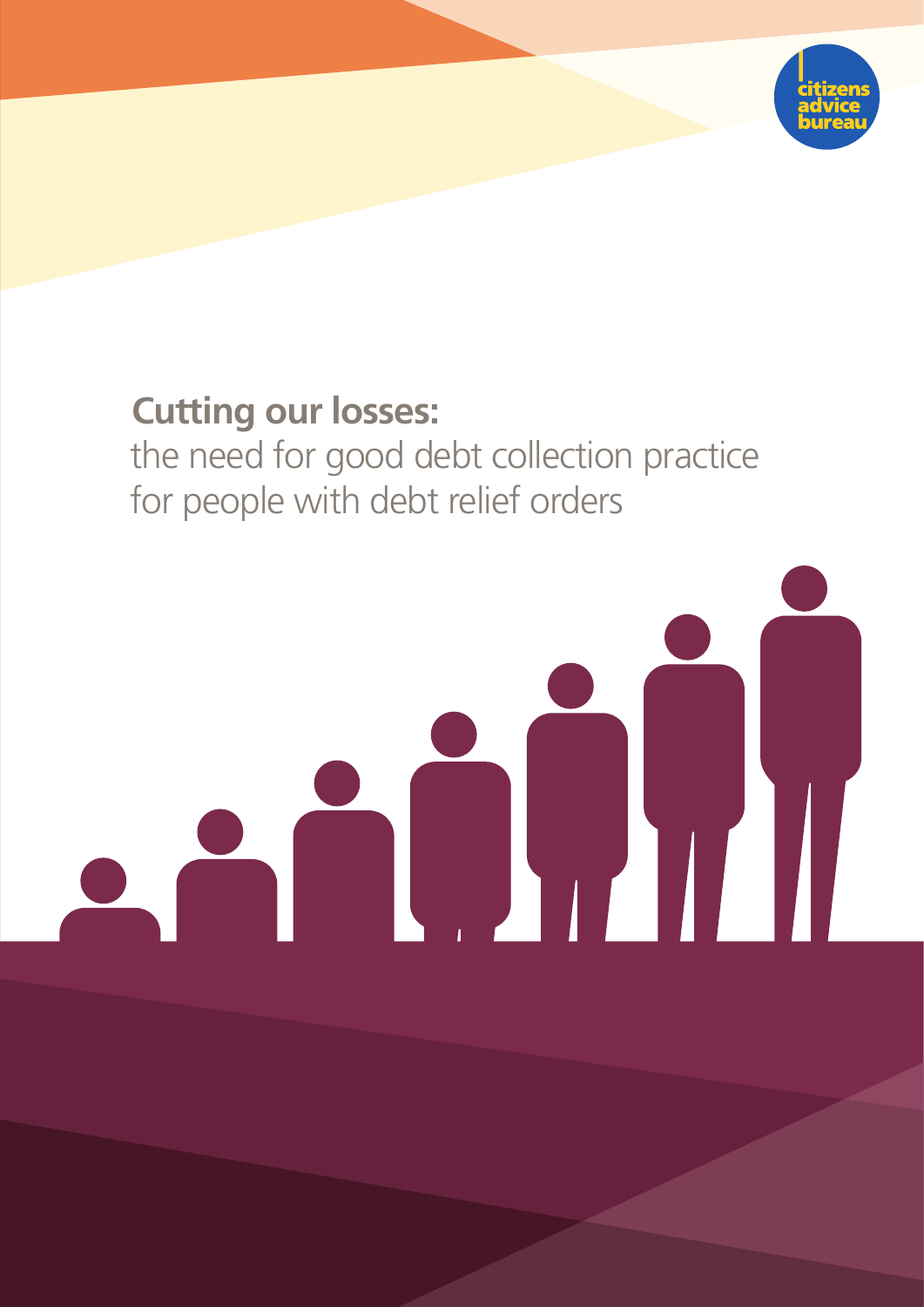# **Contents**

| Executive summary                                                            |    |
|------------------------------------------------------------------------------|----|
| Introduction                                                                 |    |
| DROs in practice $-$ understanding the customer                              |    |
| DRO application process – the need for better and faster information sharing | 8  |
| After the DRO is made $-$ the need for better customer support               | 11 |
| Conclusions and recommendations                                              | 20 |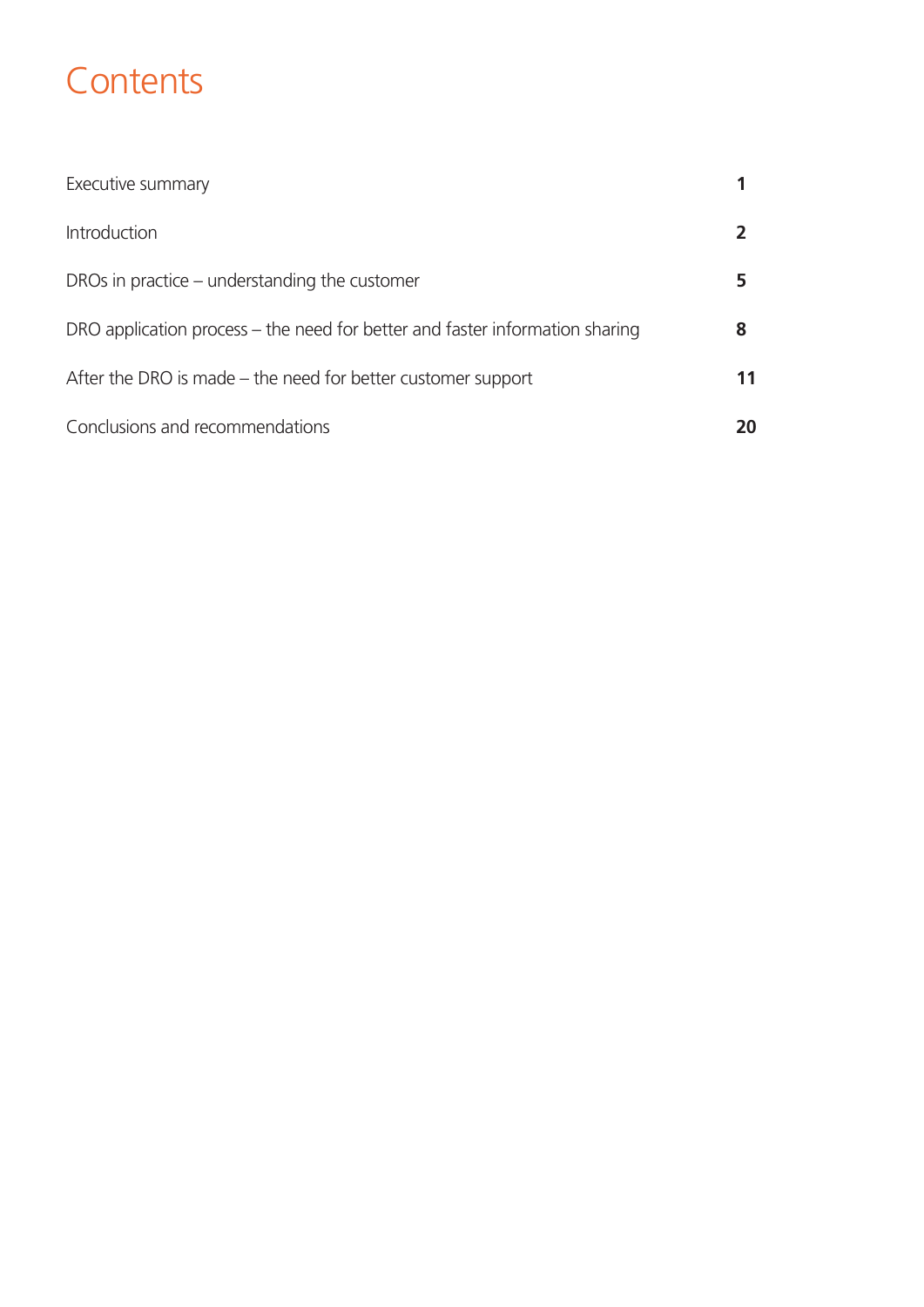# Executive summary

The introduction of debt relief orders (DROs) in 2009 increased the number of people in England and Wales able to afford access to formal relief from unmanageable debts. DROs are much cheaper than bankruptcy and enable people on the lowest incomes and with no assets to get their debts written off if they meet strict criteria.

The CAB service plays a crucial role in making DROs accessible to debtors on low incomes – over half the DRO applications last year were made by a CAB adviser. Through this work we have gained a great deal of knowledge about how DROs work and how clients' experience of a DRO can be profoundly affected by the behaviours of creditors – for better and for worse.

This report seeks to persuade all creditors and debt collectors to take a more positive approach to DROs, so that our clients who want to obtain a DRO or who have already been awarded one can obtain a fresh start.

Better and swifter information sharing is needed so that our advisers can submit DRO applications as quickly as possible. A survey of CAB advisers involved in helping clients obtain debt relief orders found that 80 per cent had experienced problems getting information from some creditors.

Once a DRO has been awarded, we need companies to take prompt action to prevent debt collection and to support their customers by maintaining essential services and supporting the principle of debt relief. Advisers regularly report cases of debts listed in a DRO being pursued by creditors, which often causes great distress.

But some companies do the right thing – this report contains many examples of good practice by creditors and debt collectors of all kinds. These examples have inspired five principles of good practice which we think all creditors and debt collectors should adopt to ensure that people in debt get the debt relief that the law intended.

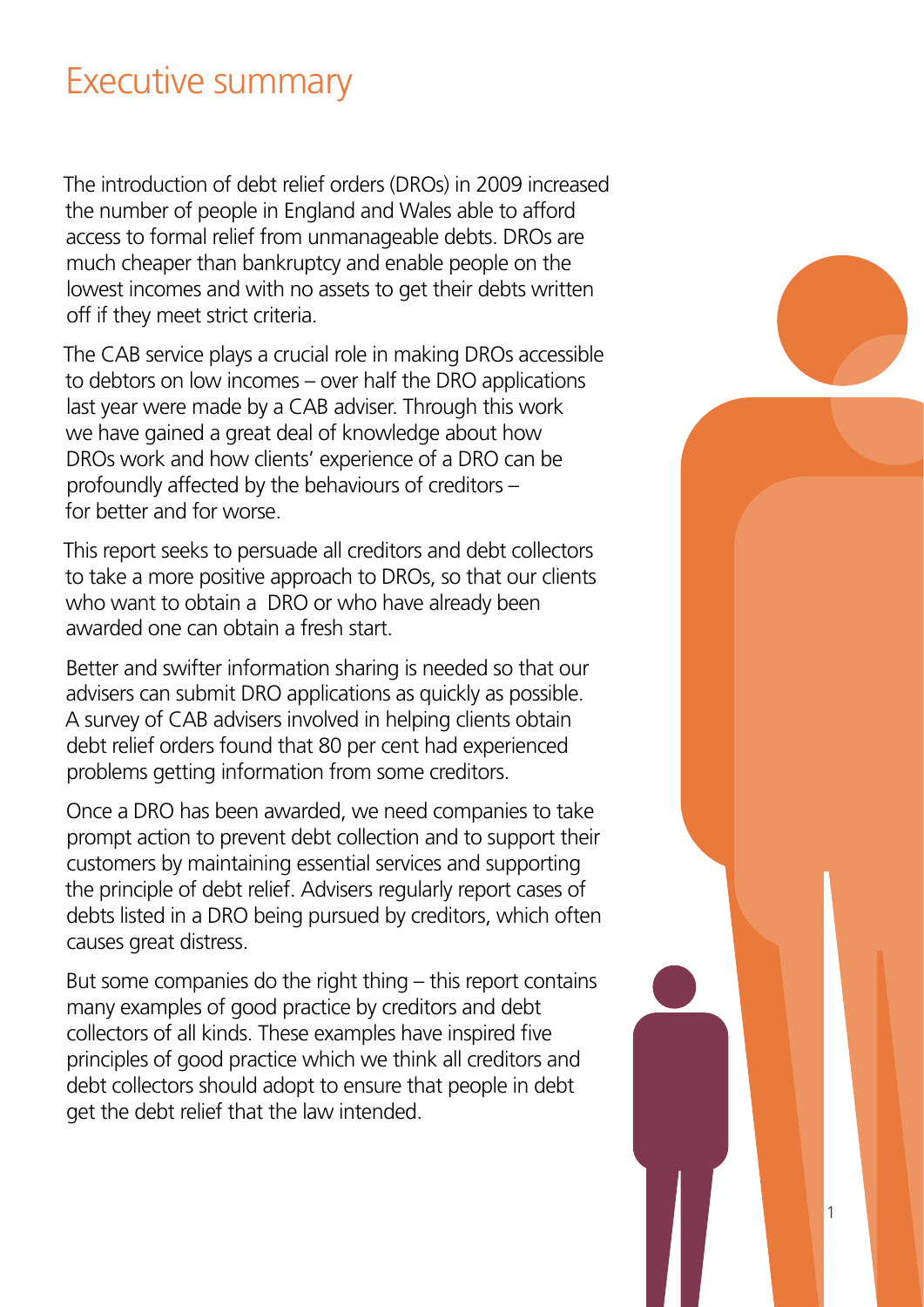# Introduction

Debt relief orders have made debt relief accessible to thousands of people in England and Wales. They are the enduring legacy of government reform of insolvency and debt relief in the UK in the 2000s and are the only measure that made it from the statute book to implementation.<sup>1</sup>

Until April 2009, people on low incomes and no assets were often excluded from formal debt relief remedies in England and Wales. Personal bankruptcy which would provide total debt relief required paying hefty fees up front (currently £525 deposit fee to the Insolvency Service plus a court fee of £180 which can be fully or partially remitted for people on benefits and low incomes). The two insolvency remedies which provided partial debt relief also excluded many – individual voluntary arrangements are only viable for debtors with at least £100 monthly surplus, and the £5,000 total debt limit and the requirement to have at least one county court judgment meant that few people are eligible for a county court administration order.2

In 2009, the Insolvency Service introduced the debt relief order to make debt relief and rehabilitation available to people on low income and with limited assets who were burdened with debt.<sup>3</sup> To ensure that debt relief orders are appropriately targeted and are fair to creditors who will have to write off debt, there are strict criteria for applications:

- The debtor cannot owe more than £15,000 in total (£20,000 from October 2015),<sup>4</sup> although some debts like child support arrears and magistrates' court fines are not included. Rent arrears sit in a grey area as they must be included and count towards the £15,000 but may still be payable after the order.
- 1 The Tribunal Courts and Enforcement Act 2007 provided for a number of new and revised debt remedies: debt relief orders, a statutory debt management plan, county court administration order and enforcement restriction orders. To date, only DROs have been implemented.
- 2 In addition to DROs there are three other remedies for individuals in England and Wales. Individuals can petition for personal bankruptcy if they owe at least £750 and they can show that they cannot pay their debts. The Official Receiver takes control of the debtor's money and property and deals with their creditors – most types of debt are written off after 12 months. An individual voluntary arrangement (IVA) is a formal and legally binding agreement between the debtor and their creditors to pay back some or all of a consumer's debts over a set period of time. An IVA has to be set up by an insolvency practitioner whose fees usually come out of the debtor's available income. An IVA may be appropriate for individuals with debts of more than £10,000 and more than £100 spare income each month. An administration order is a formal and legally-binding agreement between a debtor and their creditors to pay back their debts over a period of time. It is available to people who have at least two debts, a total indebtedness of £5,000 or less, and an unpaid county court judgment.
- 3 *A Choice of Paths: better options to manage over-indebtedness and multiple debt,* Department for Constitutional Affairs, 2004.
- 4 *Improved help for people struggling with unmanageable debt,* The Insolvency Service press release 15 January 2015.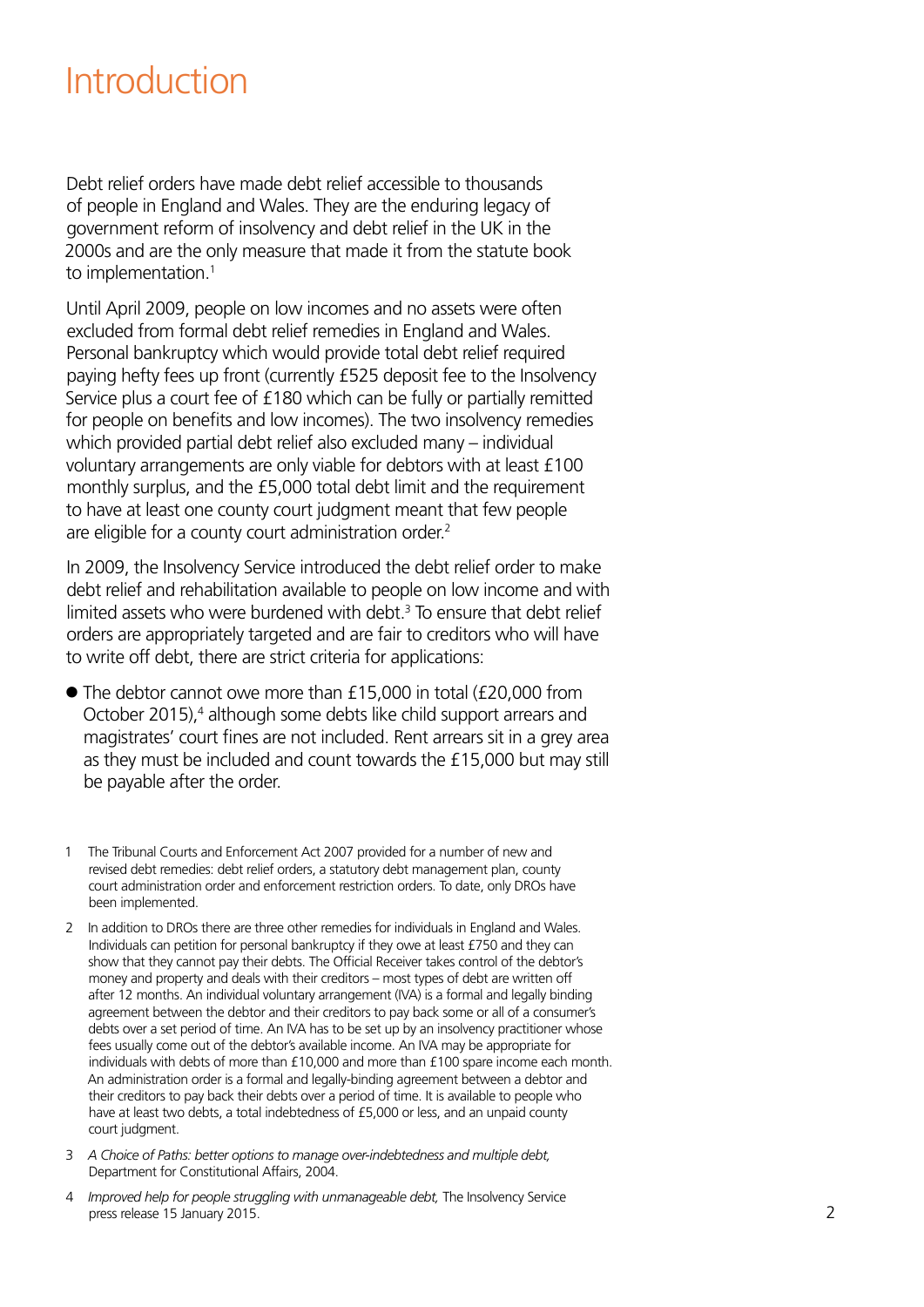- The debtor's total assets must not exceed £300 (£1,000 from October 2015).5
- The debtor's disposable income, after capped allowable household expenses, must not exceed £50 per month.
- The debtor cannot apply for another debt relief order for six years.
- The debtor must take debt advice and submit the application through an approved debt adviser known as an approved intermediary.

Debts covered by a DRO are frozen for a year – 'the moratorium' – and at the end of the year, as long as the debtor's circumstances have not improved enough to make them ineligible for the scheme, the debts are discharged.

To ensure that the scheme is affordable but covers its costs, the fee for a debt relief order is £90 and can be paid in instalments. Efforts have been made to keep the fee low, but the fee remains a barrier for some CAB clients.

Nevertheless, it is clear that the DRO scheme has been remarkably successful in ensuring that more people get relief from unmanageable debt. Between April 2009 and March 2014, over 140,000 people had obtained a DRO.<sup>6</sup> They also provide a substantial amount of debt relief  $-$  in 2013/14 almost £231 million was written off under the scheme.<sup>7</sup> And since the end of 2012 more DROs have been granted than bankruptcy orders to individual debtors.<sup>8</sup>

The CAB service has played and continues to play a crucial role in making DROs accessible to debtors on low incomes. In 2004, we undertook research for the Insolvency Service to ascertain how many CAB debt clients might be eligible for an insolvency remedy focused on the very poorest people in debt. Our research found that around 31 per cent of CAB debt clients at that time would be eligible for a DRO.9 In 2013/4 53 per cent of DRO applications were made by a CAB adviser acting as an approved intermediary.10

- 5 The debtor may also have a car worth up to £1,000 on top of the £300 assets.
- 6 Jo Swinson MP, Introduction to *Insolvency Proceedings: Debt relief orders and the bankruptcy petition limit – Call for evidence,* The Insolvency Service (2014).
- 7 *Debt relief orders infographic* The Insolvency Service (2014).
- 8 *Insolvency Proceedings: Debt relief orders and the bankruptcy petition limit Call for evidence* (2014), The Insolvency Service.
- 9 *Relief for the Indebted an alternative to bankruptcy,* The Insolvency Service (2005).
- 10 Insolvency Proceedings: *Debt relief orders and the bankruptcy petition limit*  **Call for evidence** (2014), The Insolvency Service. **3** 2 3 3 3 3 3 4 3 3 3 3 4 3 3 4 3 3 4 3 3 4 3 3 4 3 4 3 3 4 4 3 4 3 4 4 3 4 4  $\pm$

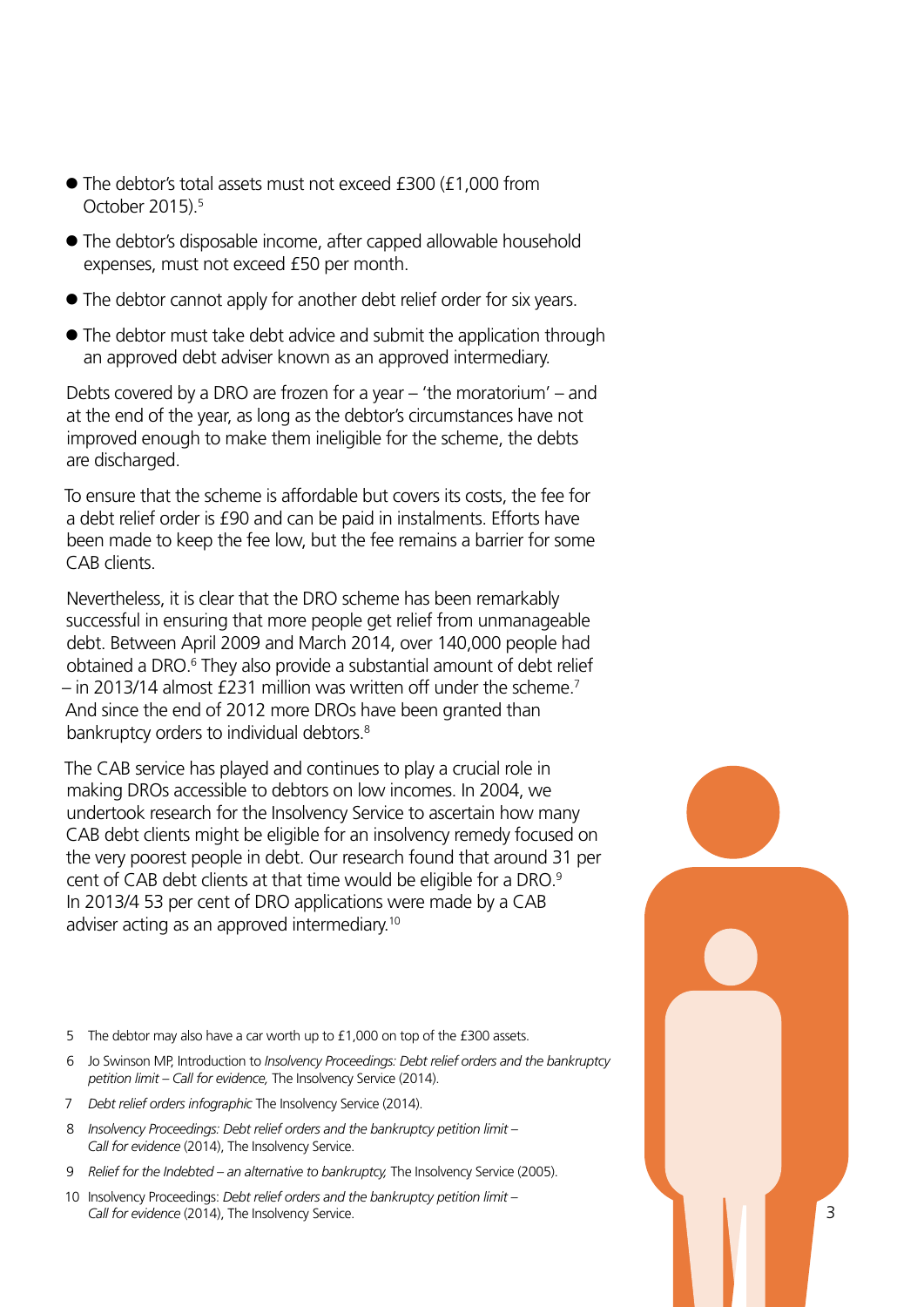Through this work we have gained a great deal of knowledge about how DROs work in practice. Our data suggests that our clients' experience of a DRO can be profoundly affected by the behaviours of creditors. We are also aware that creditors can be frustrated by delays and communications with advisers about DROs.

There are good reasons why creditors should improve the way in which they deal with customers applying for or who have a debt relief order. Firstly, creditors can be confident that debtors who have obtained a DRO have received advice about their debts. The rules ensure that DROs are targeted and are overwhelmingly taken up by people affected by longterm low income or a serious adverse change in their circumstances. The debtor's conduct is subject to scrutiny before the DRO is awarded and both creditors and the Insolvency Service have opportunities to object to the DRO. The debtor can also be subject to sanctions for inappropriate conduct in the accumulation of debts. Secondly, the orders will save time, money and effort for creditors and debt collectors in not having to chase people for debts that they cannot afford to pay. Thirdly, the Financial Conduct Authority and other regulators want firms to take an approach to debt collection that finds the right solution for their customers. So the time is right to examine how the advice sector and creditors can work together to improve the DRO process.

We have used our data to develop five recommendations for creditors on how our clients' experience of debt relief orders can be improved, and we look forward to discussing these with the industry. We are also doing all we can to improve advice about and access to DROs by setting up national units to help bureaux around the country with DRO applications.

This report draws on the following evidence:

- A survey undertaken by 232 of Citizens Advice approved intermediaries from August to September 2014.
- A focus group on DROs attended by 30 approved intermediaries and others closely associated with DRO advice in the CAB service in September 2014.
- An analysis of the statistical data held on CASE, the Citizens Advice service electronic case recording system until April 2014, for CAB clients who had successfully applied for a DRO in 2012/13.
- An analysis of the demographic data of CAB clients who were given advice on debt relief orders in quarter one, 2013/14.
- A review of 510 bureau evidence forms about debt relief orders received by Citizens Advice in 2014.11

<sup>11</sup> Bureaux are required by the Citizens Advice membership scheme to have systems in place to send Citizens Advice anonymised case studies of people they have seen where they feel the client's problem cannot be solved by advice alone. These are called Bureau Evidence Forms or BEFs. We receive about 50,000 BEFs every year about the range of issues on which Citizens Advice Bureaux give advice.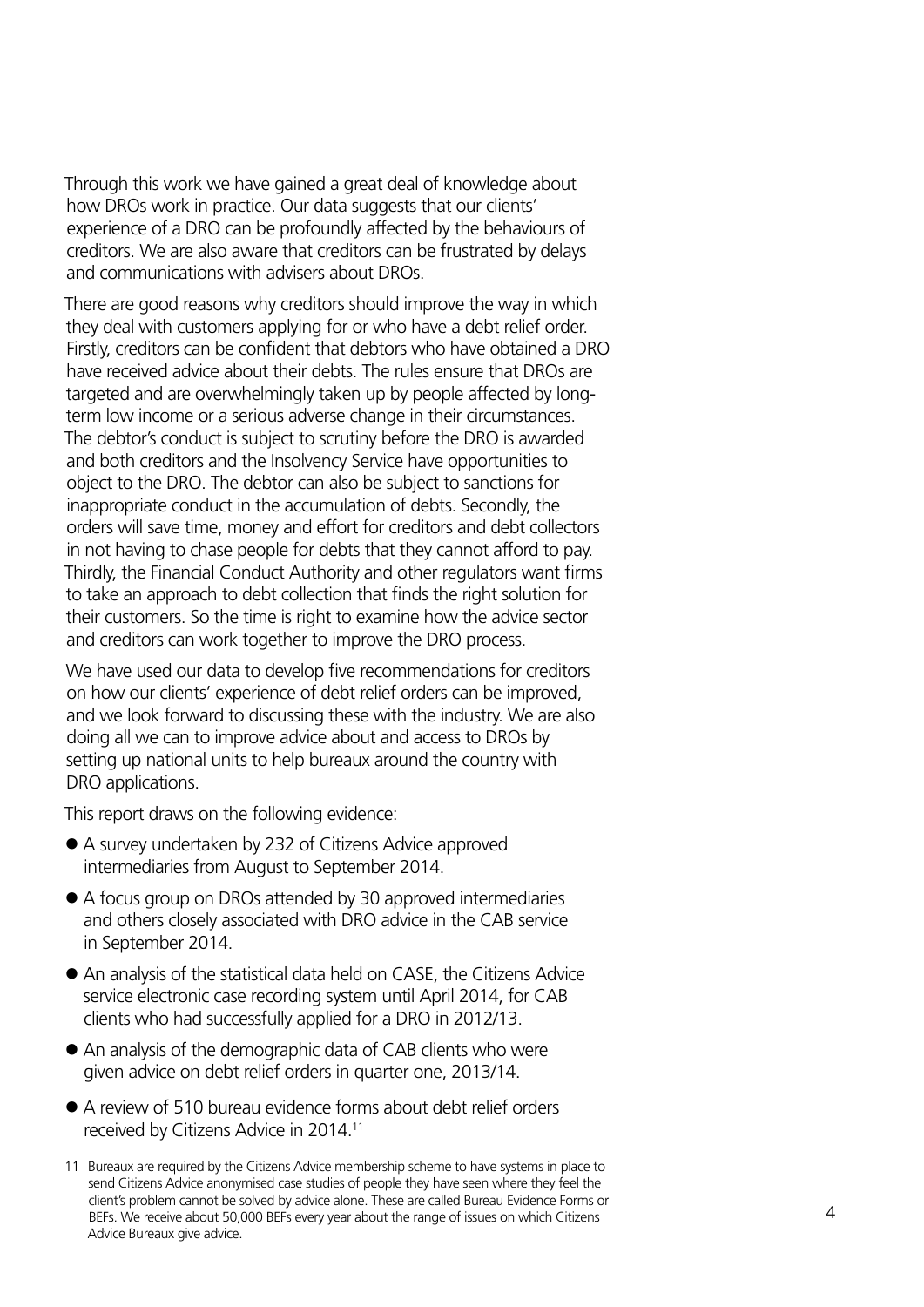## DROs in practice – understanding the customer

## **The first objective of this report is to persuade firms that do not already do so to take a more positive approach to DROs.**

It is clear from CAB data on our clients who have sought advice about or obtained a DRO that they have a pressing need for debt relief and that they are likely to be particularly vulnerable. In 2012/3 these clients had, on average, ten debts.<sup>12</sup> Just over half of CAB clients (51 per cent) who had been awarded debt relief orders in 2102/2013 had priority debts – such as rent arrears, council tax, fuel arrears or domestic goods on hire purchase.<sup>13</sup> On average they had three priority debts.

Bureau debt advisers tell us that multiple debts are particularly difficult for individuals to manage. By the time an individual seeks advice, many debts and household bills may have been passed to debt collection and enforcement companies: different account numbers, phone numbers and policies. The client will almost certainly not have had enough money to maintain the level and regularity of payments needed to avoid enforcement and collection activities and some of the debts will have involved vigorous enforcement and the threat to essential services. It is our experience that these problems can destabilise people's ability to keep track of all their commitments, sustain essential payments and plan their finances – it is this that can lead to a great deal of stress.

*A man in his forties visited his CAB in London in June 2014. He had been unemployed for four years, having been a carer for both his parents. He had rent arrears of almost £1,000 which he was paying off and an overpayment of housing benefit. He had council tax debts and owed £600 for electricity. To get his creditors off his back, he had accepted the repayments suggested by them, but as a result, he could not afford to pay his essential commitments including food. The CAB had to give him a food bank voucher.*

- 12 Citizens Advice advisers submitted 14,520 applications for DROs in 2012/13, but during this period the organisation was moving between case recording systems. The figures here are data from just one of the two systems in operation and account for 81 per cent of the applications submitted by the service. The Insolvency Service reports that of the 27,329 total applications submitted by advisers from all agencies 26,876 were accepted and 96 were rejected.
- 13 A priority debt is a debt that must be paid to protect an essential asset or service (such as a home, domestic goods or energy), or the debtor's liberty.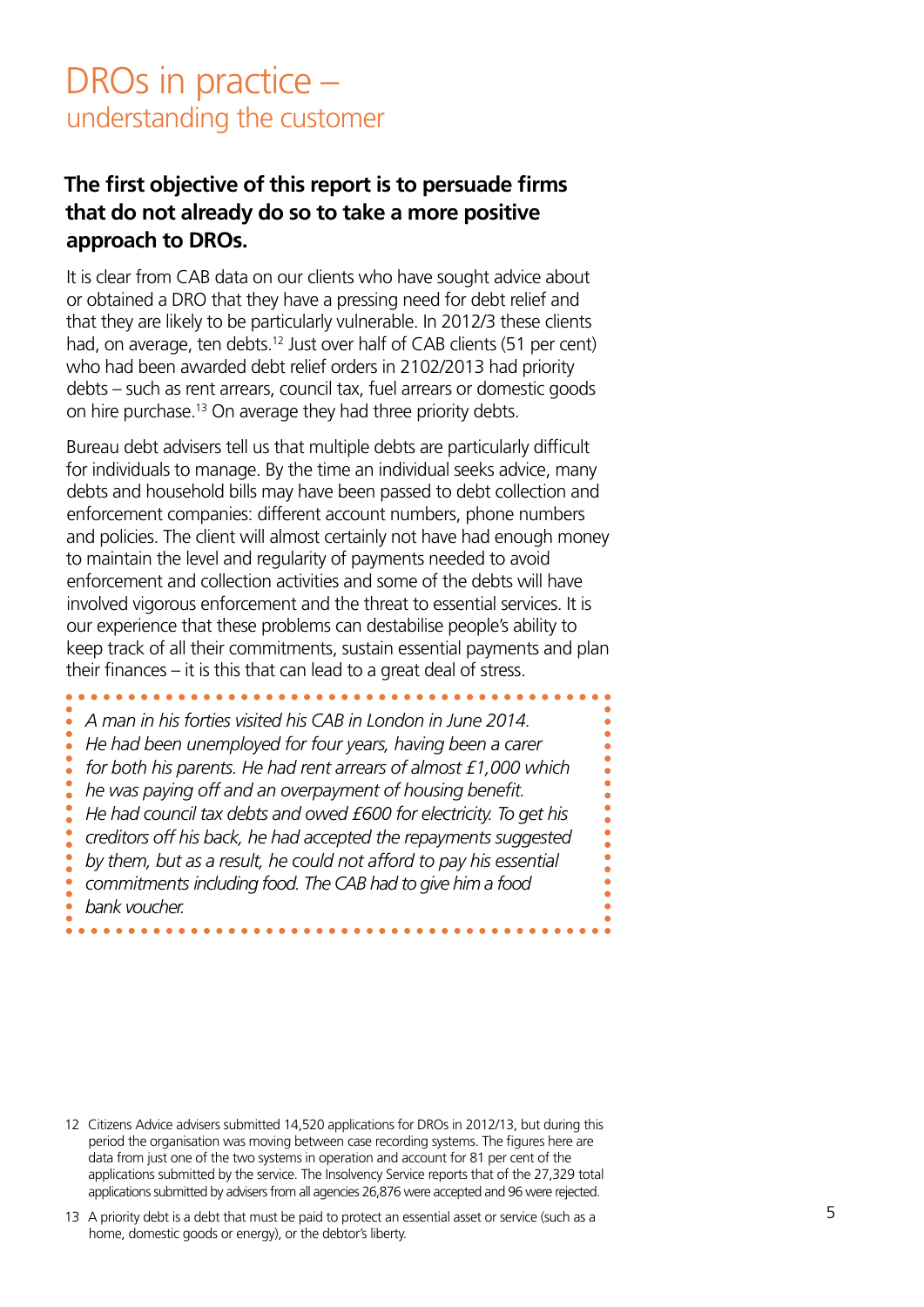As can be seen from table 1, the profile of clients advised on DROs is different from that of CAB clients as a whole. Clients advised on DROs are more likely to have an income below £1,500 a month, to have children, to be the tenant of a social landlord, to have long term health problems and to be a lone parent than the average CAB client. These are circumstances that affect women more than men, and 63 per cent of CAB clients who were advised on DROs are women.

|                                           | % of all clients | % of clients<br>given advice<br>on DROs |
|-------------------------------------------|------------------|-----------------------------------------|
| Female                                    | 56%              | 63%                                     |
| Aged under 45                             | 51%              | 60%                                     |
| <b>Disabled</b>                           | 11%              | 11%                                     |
| Long-term health problems                 | 25%              | 29%                                     |
| Social tenant                             | 32%              | 55%                                     |
| Has dependent children                    | 39%              | 43%                                     |
| Lone parent                               | 17%              | 25%                                     |
| Unemployed                                | 21%              | 25%                                     |
| In work                                   | 40%              | 34%                                     |
| Net household income up to £1,500 a month | 83%              | 89%                                     |

#### **Table 1: Demographic data for people who were advised on a DRO issue in Q1 2014 compared with all CAB clients**

Overall, this suggests that CAB clients who are given advice on DROs are more likely to be vulnerable or on a low income compared to CAB clients as a whole. They are therefore less likely to have available income or assets to repay their debts. Debt relief orders therefore provide a particularly vulnerable group of people with a fresh start.

As two CAB advisers commented in August 2014:

*"I believe DROs have had a massively positive impact on the clients who have gone down this route. It is almost standard to hear them saying that 'a great weight has been lifted' and 'I will never borrow money again and get into this situation'. Quite often clients have cried in relief when the DRO has been approved."*

*"I have seen clients' lives transformed because of DROs. I have seen clients return much more confident, self-assured and finally able to 'move on' with their lives having struggled with debt and associated depression and other mental health problems for a number of years. DROs have also marked an 'end of a chapter' in clients' lives involving drug problems, domestic violence and illness. DROs have helped people turn lives round."* 

An application for a debt relief order is an opportunity for a fresh start for creditors and debtors alike.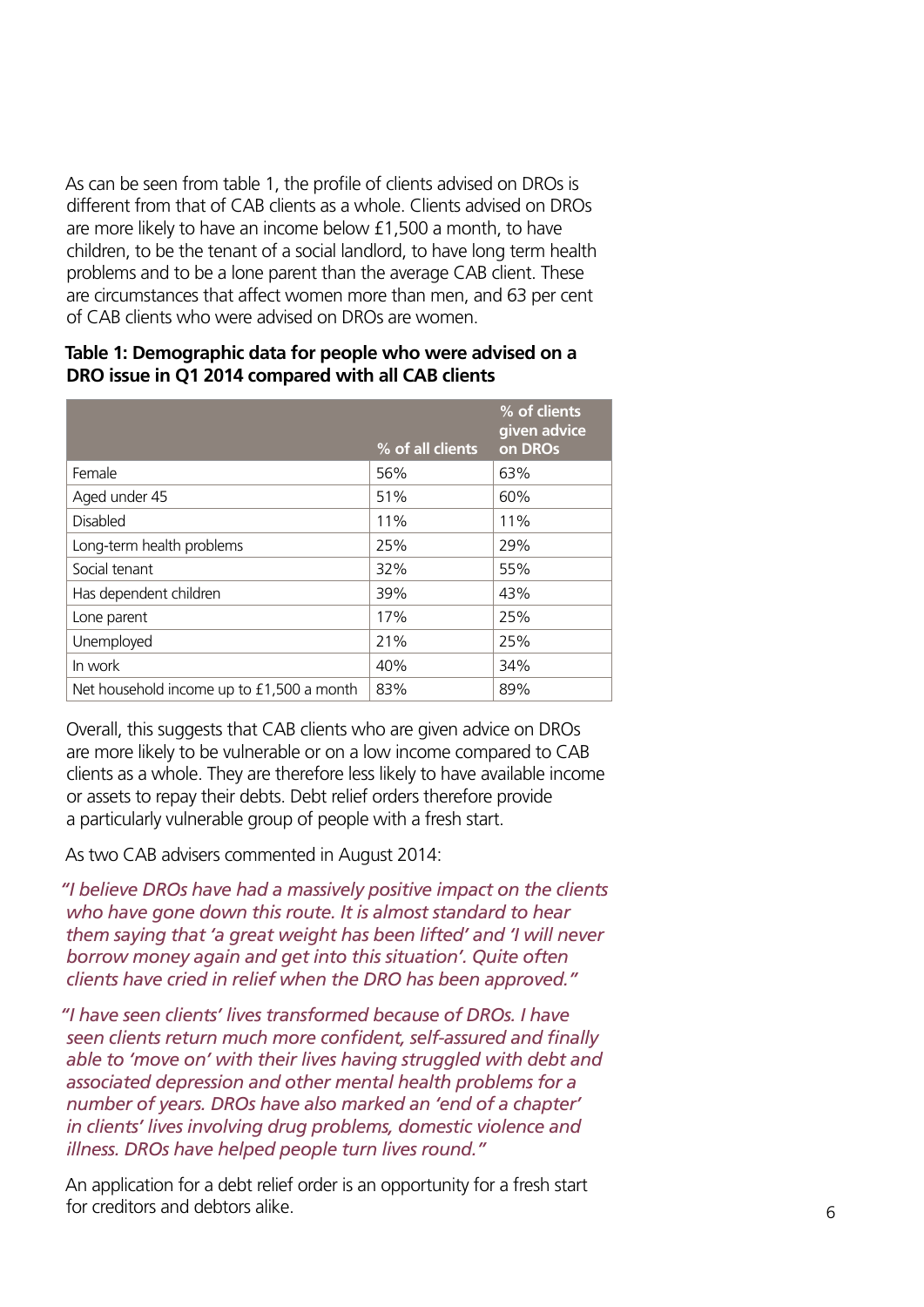#### **Good practice example: Blackpool Council**

**CAB advisers have reported that Blackpool Council is a good example of a creditor that takes a positive approach to DROs. After years of working closely with their CAB the trust between the bureau and the council shows a willingness to work together to support clients dealing with insolvency. The council has excellent communication systems that allow advisers to get in touch with the right people – a quick phone call from the bureau adviser to their contacts at the council allows the adviser to gather the details of the debt. The council will put a hold on any enforcement action at this stage. Enforcement costs will not be passed on to the client if they proceed with an insolvency option, which can keep some clients within the limits of a DRO. In certain circumstances, if the client's partner is joint and severally liable for council tax arrears, and is not applying for a DRO/ going bankrupt, the council will consider not pursuing the other party as they recognise that there is financial hardship that needs to be dealt with appropriately. This combination of helpful processes and a willingness to provide support to the insolvent CAB client goes beyond the minimum protection provided by a DRO in a shared effort to get the client back on their feet.**

A DRO is a legal remedy that provides reassurance that a customer has had expert debt advice and has come to the right solution for them. It is rare for us to get reports of a creditor who has exercised the right to object to the DRO. A firm that can demonstrate that it offers appropriate positive support to customers going through the DRO process will be able to demonstrate that in these cases they are doing their best to support people out of unmanageable debt, and towards a new relationship with their finances and financial service institutions.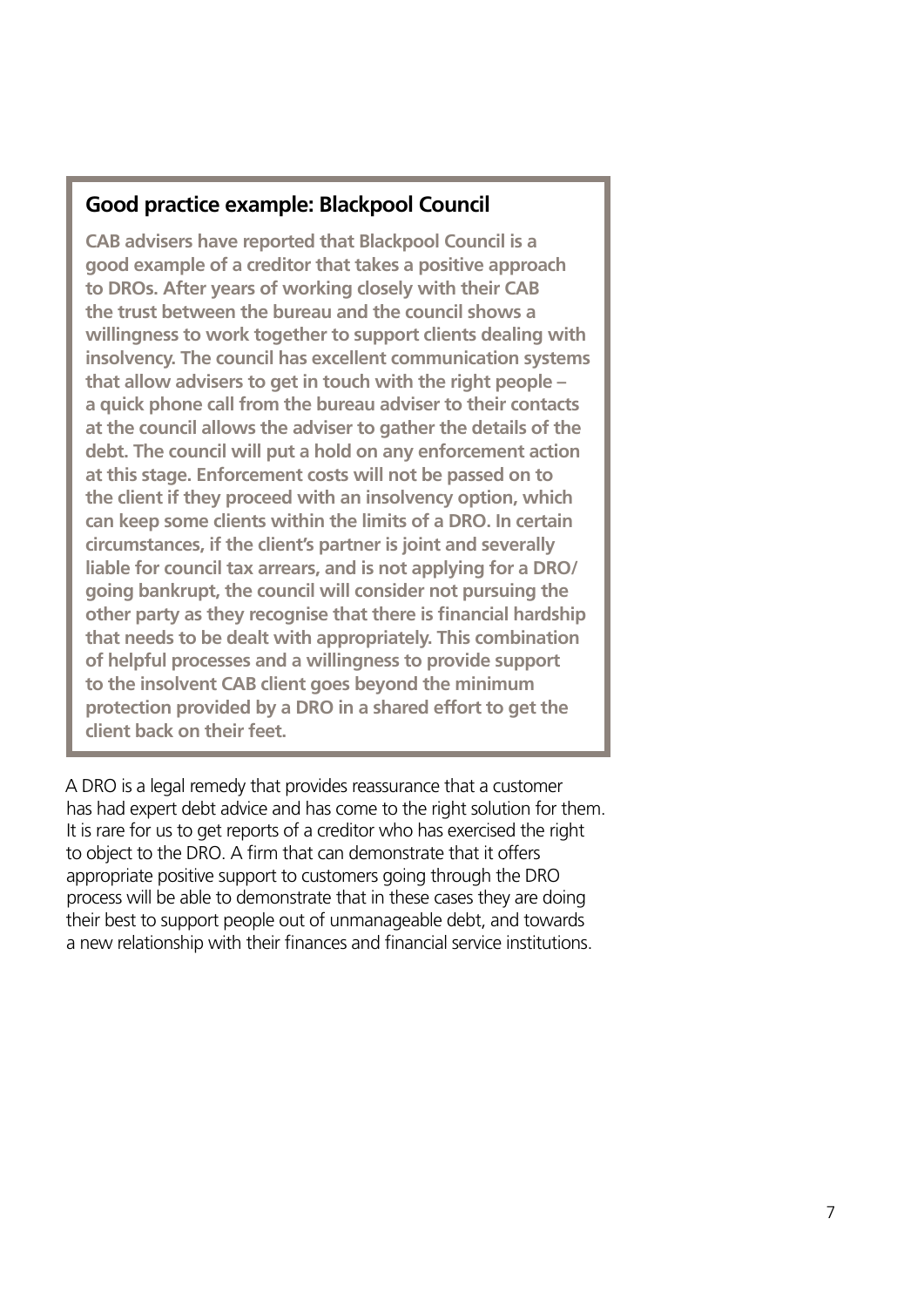## The DRO application process – the need for better and faster information sharing

#### The second objective of this report is to open a conversation with creditors so that they will better understand the information that advisers and clients need for a DRO application.

DROs are not a soft touch for our clients or our advisers. There are exacting criteria which must be met and they have long lasting consequences. They can only be applied for when a client's income, debts, liabilities and circumstances have been closely checked by an experienced adviser who is an approved intermediary. It is the intermediary who creates and submits an application for a DRO to the Insolvency Service, with the agreement of their client. Clients who apply for a DRO benefit from intensive advice and support from an experienced adviser, as this comment from our survey shows:

#### *"Like all insolvencies, DROs aren't magic bullets on their own. When combined with effective money advice and when the client is fully aware of how it will affect them, they can provide closure on a difficult time…"*

However alongside this enthusiasm, CAB advisers express significant levels of frustration about the process of helping someone apply for a DRO. Because DROs are carefully targeted on people who meet the strict requirements, a client's income, expenditure, circumstances and payment histories need to be fully understood. Some of this information can be gained from the client, but advisers need to contact creditors to gain complete and up-to-date information about the debts, including amounts owed.

Whilst advisers need this information quickly, this can be difficult to get. DROs generally receive much less attention and resource within creditor collections teams than other debt solutions, such as debt management plans. DROs do not usually involve the creditor collecting payments or undertaking negotiations, and the burden of the DRO process falls more clearly on debt advisers than on the creditors, because so many checks have to be done before an application is submitted. But as we have seen, DROs are becoming more important – they are more common than personal bankruptcy, and this trend is likely to continue, given the forthcoming changes to increase the debt and asset limits for DROs.

Advisers report that they spend a considerable amount of time chasing creditors and their collection agencies as well as clients for details of their liability. Delays in receiving this information can delay a DRO application and this can be costly for clients and creditors.<sup>14</sup> Creditors carry on with phone calls, texts, and collection letters, and in some cases deductions from clients' benefits continue and clients are left without the protection that a successful DRO application would provide.

14 DROs can be delayed by other factors – benefit problems have become more of an issue in the last few years. These delays can have a double impact on DRO clients – the client's income is disrupted, and consequently it can be difficult to complete a DRO application.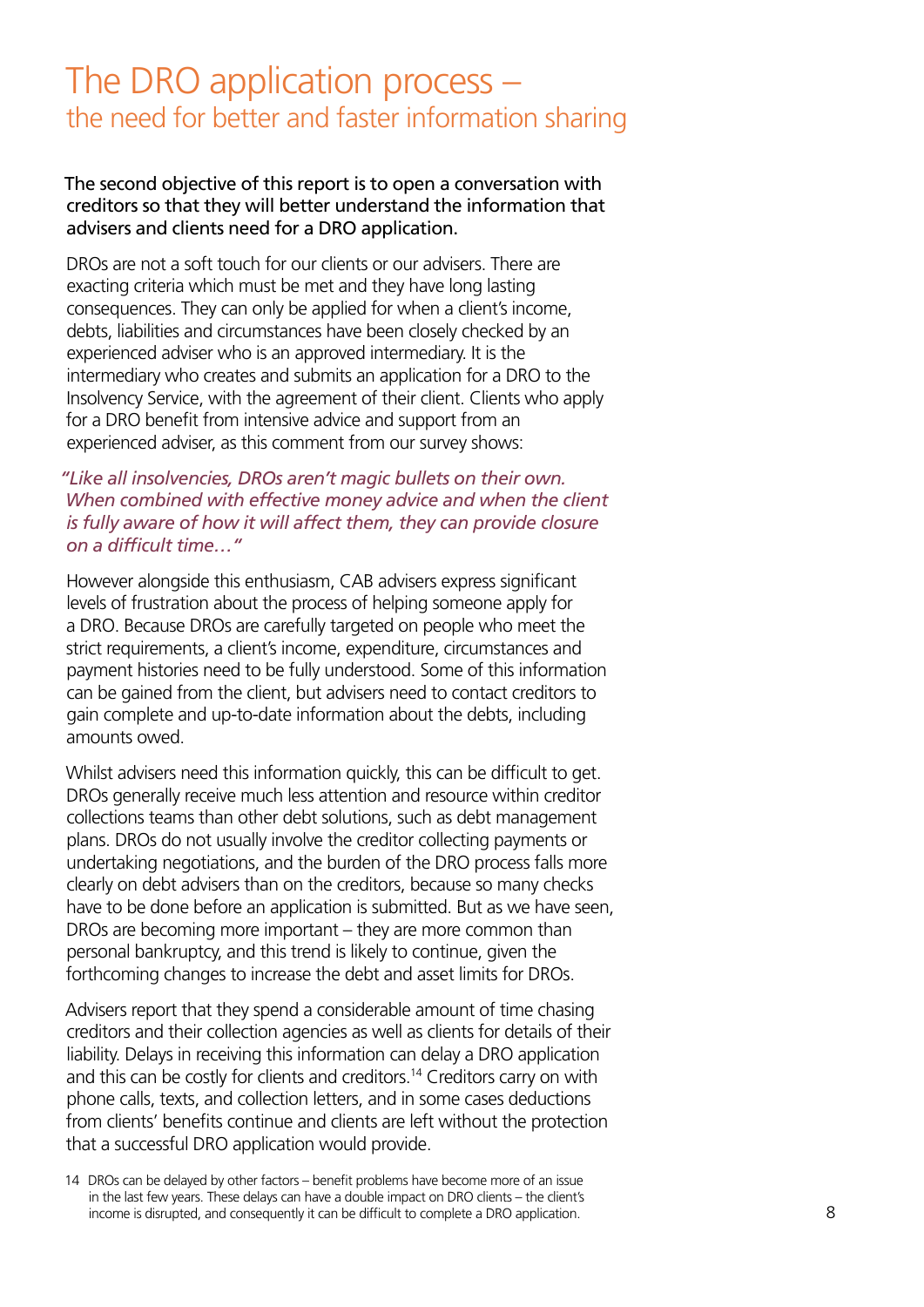A particular problem is that creditors and clients struggle to maintain records about their debts – and that even where debts are still being collected and clients being asked to make payments, firms are sometimes not able to provide information about the accounts. One CAB adviser who responded to our survey said:

*"Often debts have been moved to third parties and many creditors have no knowledge as to who the debt is with, this means a chase to find information needed and often a client or caseworker can end up going round in circles."*

In our adviser surveys in August and September 2014, 79 per cent of respondents reported some difficulties getting information from creditors promptly, and 23 per cent said that they had to chase creditors for information in over half their DRO cases. Advisers report wide variations in the behaviour of creditors in response to letters – some companies reply to letters and engage well, and some are more difficult to deal with.

*"For debts where we have little information from the client – because they have moved, lost paperwork, forgotten about the debt and it appears on a credit report – this is the most time consuming part of the DRO process for intermediaries... It can take days of phone calls, letters, emails, and faxes to creditors – who then either ignore them or 'lose' them, or don't accept letters of authority and insist on passwords for accounts which are long closed. This is our biggest bugbear, and is why DRO clients take up almost all of my time."*

In October 2014 an adviser from a CAB in the East Midlands told Citizens Advice that they were regularly experiencing difficulties with mobile telephone companies' debt systems, which created barriers for DRO clients:

*"Accounts are often very old and the clients have no paperwork. So the [mobile phone] companies refuse to deal with us. They don't answer letters, we have no email addresses to use, their contact numbers on websites always ask for PIN numbers or passwords which we don't have and the client cannot remember. Clients sometimes end up making lengthy phone calls (which they cannot afford) in order to establish authority for us to speak to the companies concerned, however when we ring they invariably have no record of the customer's call."*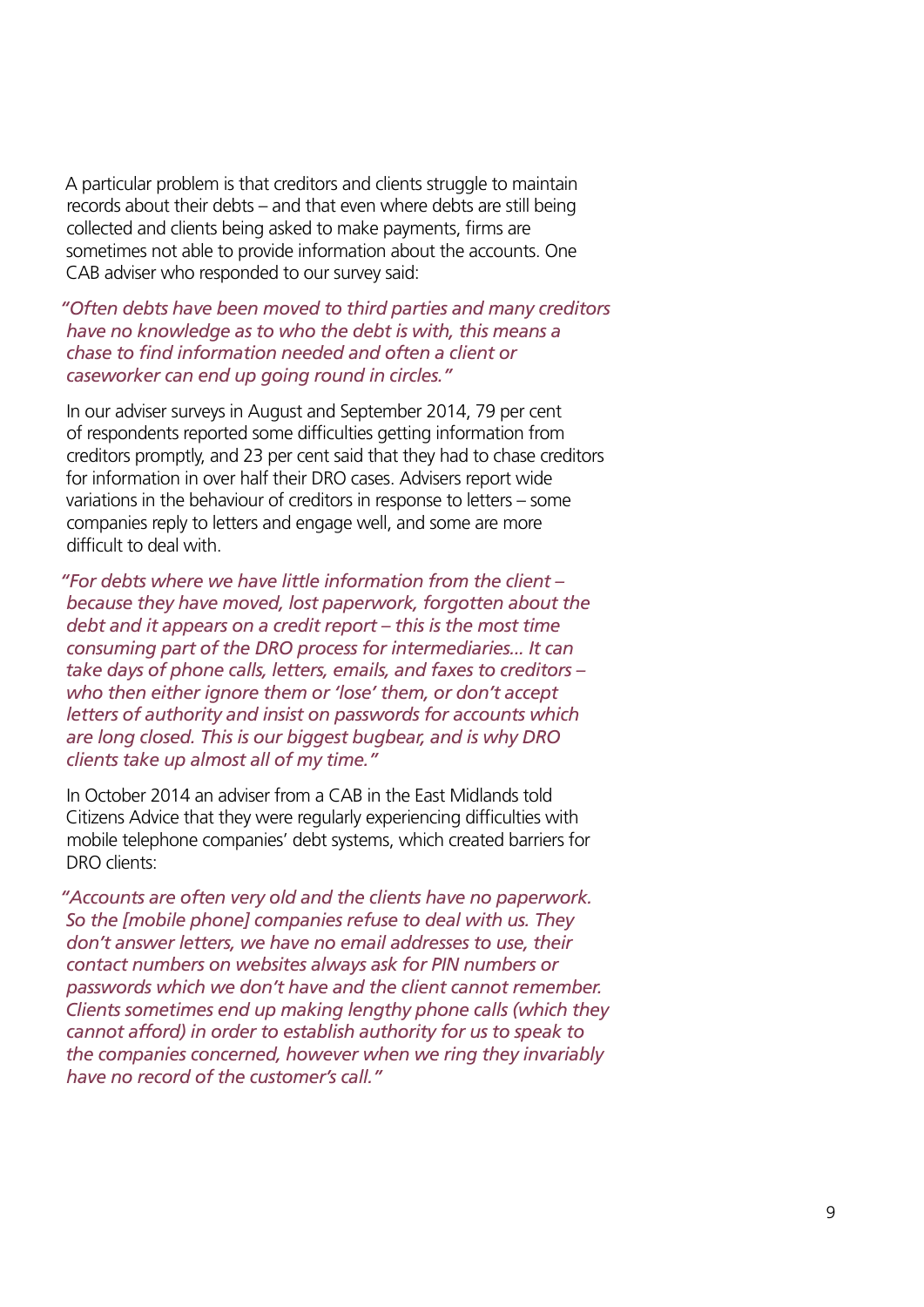*In June 2014 a CAB reported that they were unable to get an up to date balance on a payday loan for a client who was very ill with multiple health problems and who wanted to apply for a DRO. The client had phoned the local branch for this information and was told that he had to call into the office. However, when he called into the office, he was told they could not do this either. When the adviser called the national office of the lender, they got no answer on the phone. The adviser commented that this issue was delaying the application for a DRO.*

The adviser made it clear that these communications are a particular issue for DRO applications. If the bureau was making an offer of payment, long delays can be managed more easily, but clients who need to apply for DROs cannot proceed without full information about all the debts. When asked to identify types of creditors that are especially difficult to deal with, advisers often mention mobile telephone companies, national and local government departments, mail order companies, payday lenders and some banks.

Some creditors have a dedicated insolvency team. Where advisers can speak to these teams, communication on behalf of DRO clients actually works much better. However members of these teams often can't speak directly to advisers. In our advisers' experience, staff who cover third party helplines, or general numbers have variable understanding of insolvency and DRO processes and are not always able to deal with advisers' queries. These complex internal systems can lead to delay and misunderstanding.

This isn't rocket science – some creditors and debt collectors can and do get it right:

### **Good practice example: Lowell Group**

**One company that has a reputation among advisers for being helpful in dealing with DROs is the debt purchasing company, Lowell Group. Advisers have reported that Lowell's letters always contain the details of the original creditor, and all the relevant account numbers. When advisers ring Lowell, the agents they speak to understand about DROs, they offer to run a check for additional debts held by the organisation, and they place accounts on hold while the adviser helps the client. The same creditor will accept over the phone that a DRO has been awarded without demanding further proof and advisers tell us this makes a tremendous difference.**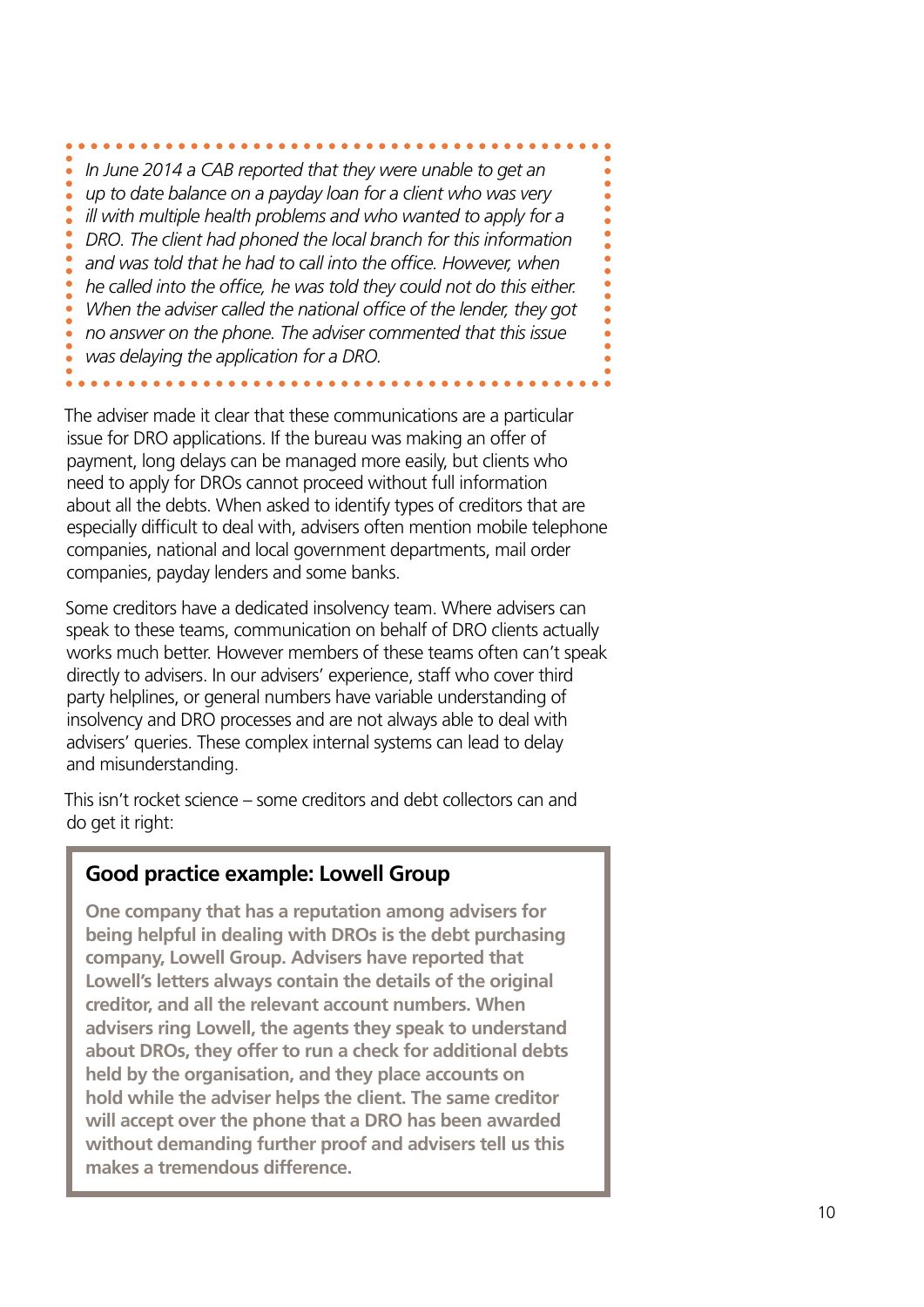## After the DRO is made – the need for better customer support

The third objective of this report is to persuade companies to take prompt action to prevent debt collection post-DRO, and to support customers after a DRO has been awarded by maintaining essential services and supporting the principle of debt relief.

Clients with a new DRO are still individuals with a low income and with limited resources, and assets of less than £300. Positive engagement by creditors and advisers during the moratorium can significantly affect the ability of people with a DRO to manage their affairs during the year, and their engagement with their finances after that.

Once a DRO has been awarded, the client is protected from further enforcement of the debts included in the order. Creditors are notified about the order by the Insolvency Service. Creditors can continue to communicate with their debtors over the year of the moratorium – although they can't ask for payment during the moratorium and after the year the debt is written off.

Advisers report that some firms do not send clear letters explaining what has happened to the debt at the end of the moratorium. Some organisations send standard collection letters during the moratorium that ask for payment, in breach of insolvency rules. The best practice is for creditors to send clear letters to clients explaining the details of the debts, and what its status is. It should be standard practice to do this at the beginning and end of the DRO.

Many DRO clients have had found their dealings with creditors and debts confusing, distressing and disempowering. The DRO advice process clarifies the client's debts, and budget. It is an opportunity for the client to understand and get control of their finances for the first time in many years sometimes, and the moratorium is an opportunity for to restore confidence and order – and for this reason customers need good quality communications from their creditors.

## **Good practice example: HSBC, Santander and E.ON:**

**Advisers have reported that HSBC and Santander send their clients helpful letters to tell them about the debt and what its status is. Advisers have reported that one energy company, E.ON, gives very clear information to support customers through the DRO process. They want to keep their customers engaged at this difficult time. They write to the client at the start of the DRO and explain that the debts are included in the moratorium, and when the debt is written off at the end of the year they write again and tell the client exactly what has happened.**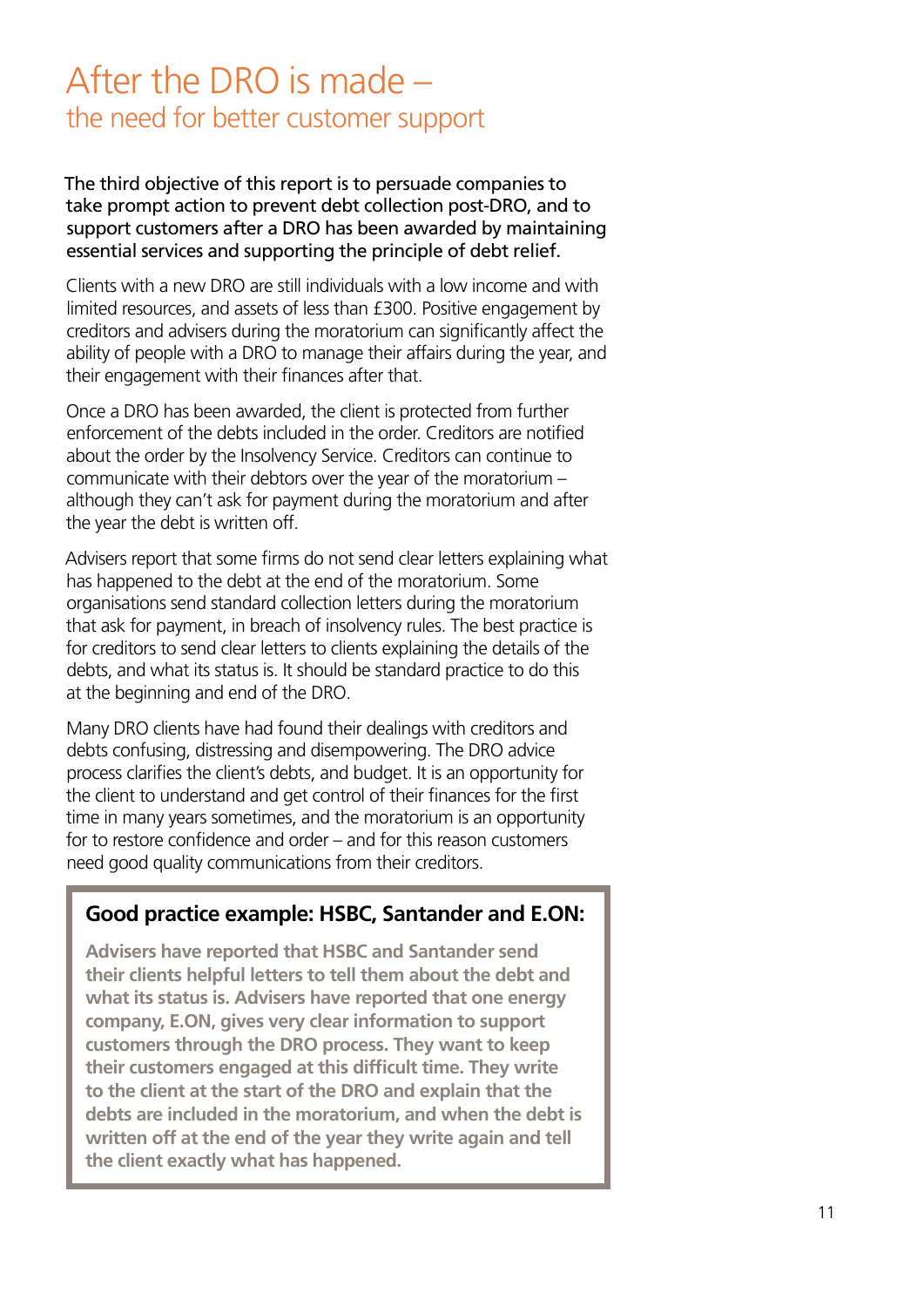In our adviser survey 85 per cent of respondents said that they had experienced creditors chasing clients for payment of debts that were listed in a DRO – and seven per cent said that that this happened in half or more of their DRO cases. This often causes great distress to clients and involves additional demands on advice services.

*In July 2014 a woman sought CAB advice after she had been contacted by a debt purchase company who had acquired a consumer credit debt in July 2014 that had been listed in a DRO four years previously. The adviser wondered why the original records were not updated in 2010, and what they had been doing with the debt for four years.* 

*In October 2014 an enforcement agency contacted a client about a council tax debt that had been properly included in a DRO in 2009. The client no longer had copies of DRO or paperwork relating to those years. The adviser said that the client was led to believe he simply had to pay if he didn't have a copy of the document. The client was in receipt of sickness and disability benefits and was vulnerable due to his mental health problems. The adviser commented that the enforcement agents should not have been instructed by the council to pursue this debt and, particularly, the agents should not have ignored the client's explanation that this debt was covered by the DRO.* 

Often these problems occur when a debt has been re-assigned or returned to the original creditor and organisations involved in the chain of firms are not sharing important information about DROs. The Insolvency Service suggest that clients provide organisations chasing old DRO debts with a reference and date and that they explain the DRO notification was sent to the organisation administering the debt at the time the application was approved.<sup>15</sup> However advisers regularly report that creditors won't accept this as adequate proof and either demand further documentation or simply carry on with collection processes. In some cases it is very difficult to stop the creditors chasing the debt.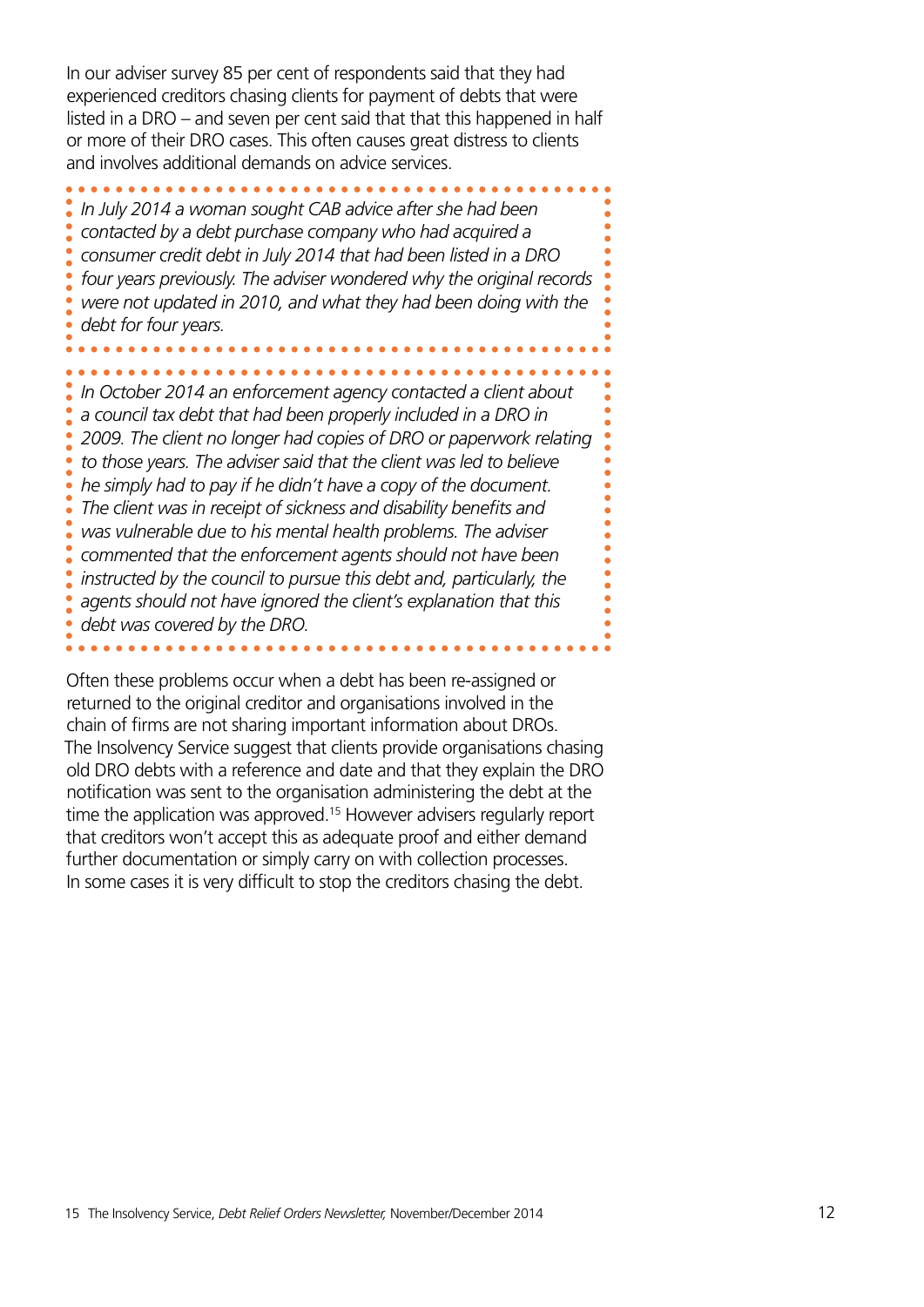*In November 2014, a CAB in Yorkshire and Humberside reported that they had helped a lone parent successfully apply for a debt relief order in early September 2014. At the end of October 2014 the client received a letter from a debt buying company that they had purchased one of her debts a month after the DRO had been granted. Whilst the client had informed the debt buyer that she had a DRO, they required more details as they had not been given all the information including agreement numbers from the original creditor. In the meantime the debt buyer was continuing to contact her by letter and phone for repayments. The bureau commented that the original creditor should not have sold on the debt as they would have been informed immediately that the client had a DRO in place.*

*In December 2014 a woman approached her local CAB because the DWP had contacted her employer to set up an attachment of earnings for a debt that had been correctly included in a DRO over 18 months previously. The debt had been listed under the name of the company that was collecting the debt at the time. The department staff did not seem to understand that this was the correct way of recording a debt and stated that the problem lay with the debtor.*

With another government department, HMRC, advisers reported two distinct difficulties – getting through to any one at all, and getting through to someone who understands the DRO rules. As one adviser commented in December 2014:

*"HMRC are still saying they can still collect overpayments during the moratorium period. There seems to be very little effort to train staff on insolvency procedures, or to set up a dedicated department"*

It is not just government department staff who are not always well informed.

*A CAB adviser in the South West was told by an energy company in August 2014 that the company "are rejecting debts within a DRO and can still install a prepayment meter and collect the debt – they insisted that DRO is a voluntary remedy and they do not have to accept it".*

Organisations collecting debts need to ensure that they share data about DROs appropriately. Because DROs are a formal legal remedy, creditors should have expertise on DROs in a specialist insolvency team. But all collections staff need to know enough to assist a customer or an adviser working on a DRO application to respond helpfully to customers who have been awarded one.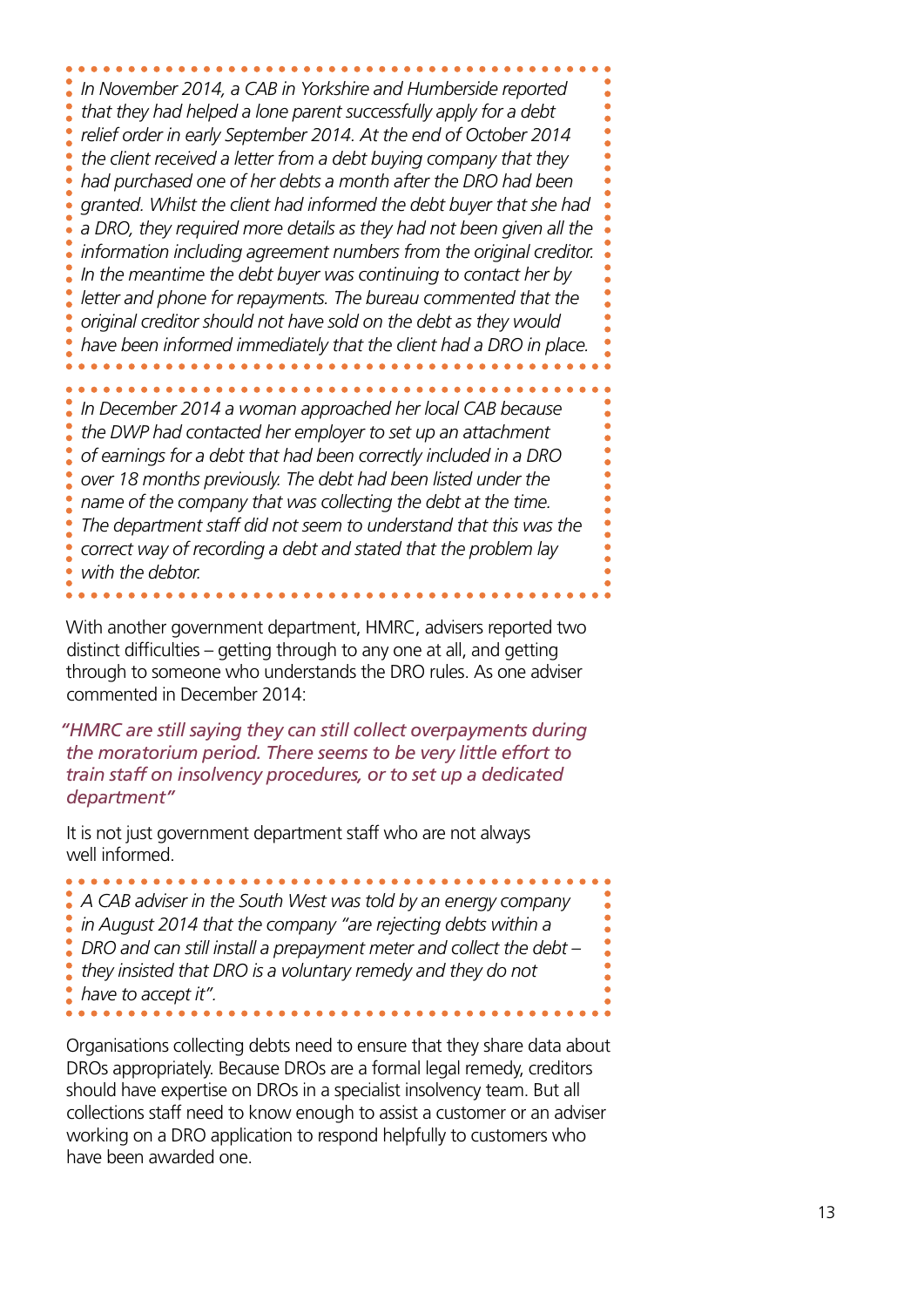### **Particular problems with essential services**

A significant minority of respondents to our survey had helped clients with difficulties with their essential services after a DRO. As can be seen from chart one, we have examples of clients who have continued problems with essential services – housing, banking, water and energy problems after a DRO. This is especially damaging to clients who then have to deal with both the consequences of insolvency and a creditor failing to treat them sympathetically.

#### **Chart 1: Advisers' feedback on creditor behaviours after a DRO application**



 $Yes - %$  reporting this had occurred with at least one creditor listed in half or more of DRO applications

**Yes** –  $%$  reporting this had occurred at least once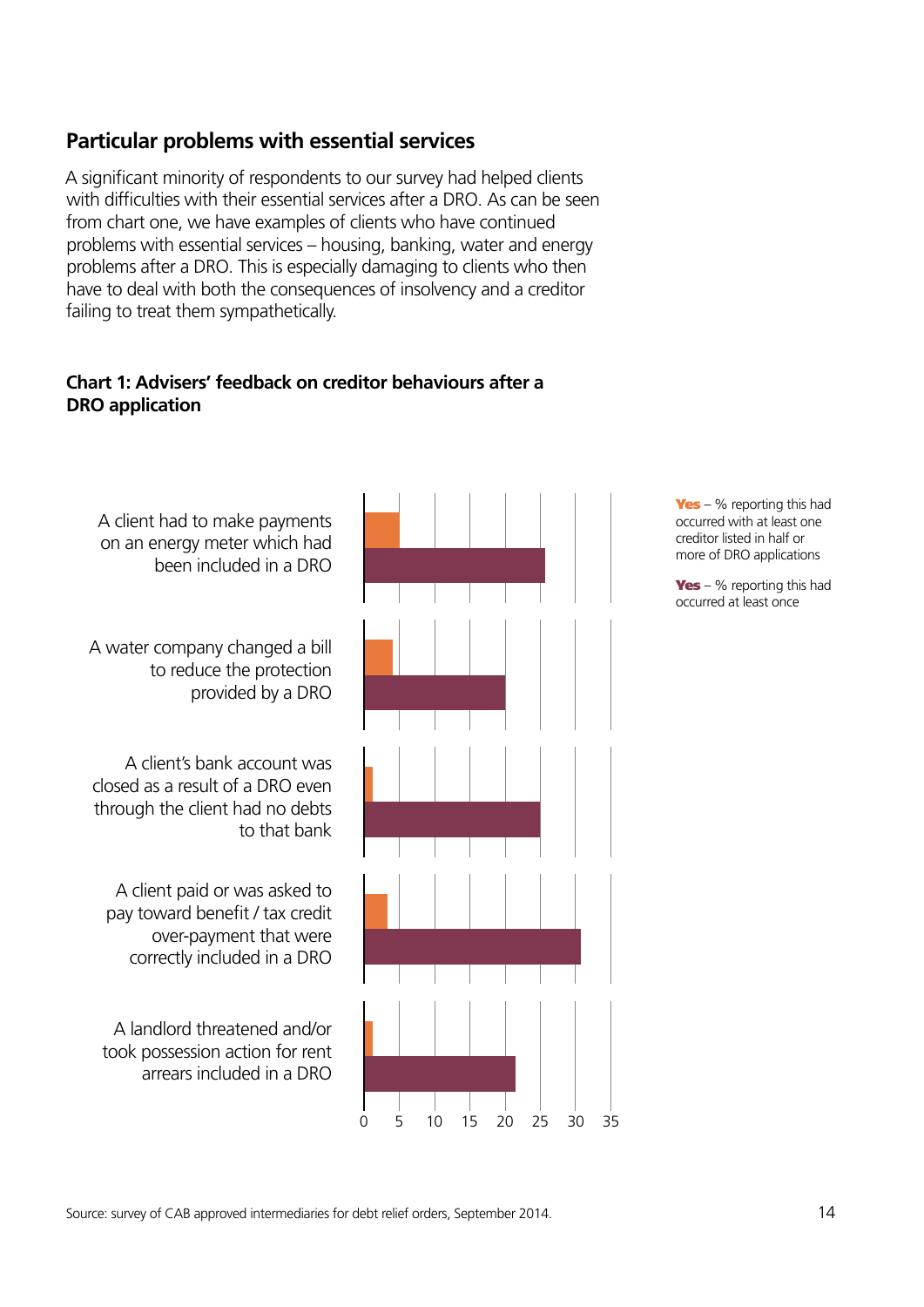Citizens Advice has previously raised concerns about some banks' practices of closing bank accounts of debtors who obtain a DRO.16 The case study below shows the difficulties people experience when their account is closed – they have limited resources to fall back on and when they are re-building their financial position they need co-operation with firms to sustain their essential services.

*A CAB reported to Citizens Advice that they had helped a lone parent apply for a DRO. After the DRO was approved all her bank accounts were closed, including her basic bank account, and that her benefit payments had therefore 'bounced'. The client was then unable to access any money and had to use several food vouchers. She was in receipt of employment and support allowance and other benefits. When the bureau contacted HMRC to discuss her tax credits, HMRC said that they could request an urgent manual payment, but this would take 7–10 working days to set up. The DWP said that they could only make an urgent payment to the client once the money had been returned by the bank and had reached the department.*

Fortunately, the recent announcement that the Government and the banks have reached a deal to provide basic bank accounts to people in financial difficulty may resolve problems like these.<sup>17</sup>

Advisers too often find themselves helping clients with intractable problems with essential services after a DRO. Where clients with DROs are paying for their energy usage and pay off debts via a prepayment meter, energy suppliers should reset the meter to remove the arrears, but advisers find this is not always the case:

*A CAB adviser reported that their client had been awarded a debt relief order in January 2014, but his gas supplier had continued to deduct gas arrears payments from his pre-payment meter. The client returned to the CAB in May 2014 and the adviser telephoned the energy company together with the client. The company agent told the CAB adviser that it was not their problem but he should sort it out with the Insolvency Service.*

In contrast, there are companies that support DRO clients well and understand that helping them through the moratorium is part of finding the right solution for customers:

<sup>16</sup> *Called to account: why banks must provide basic bank accounts to undischarged bankrupts, Citizens Advice* (2010).

<sup>17</sup> *New basic fee-free bank accounts to help millions manage their money,* HM Treasury press release, 15 December 2014. 15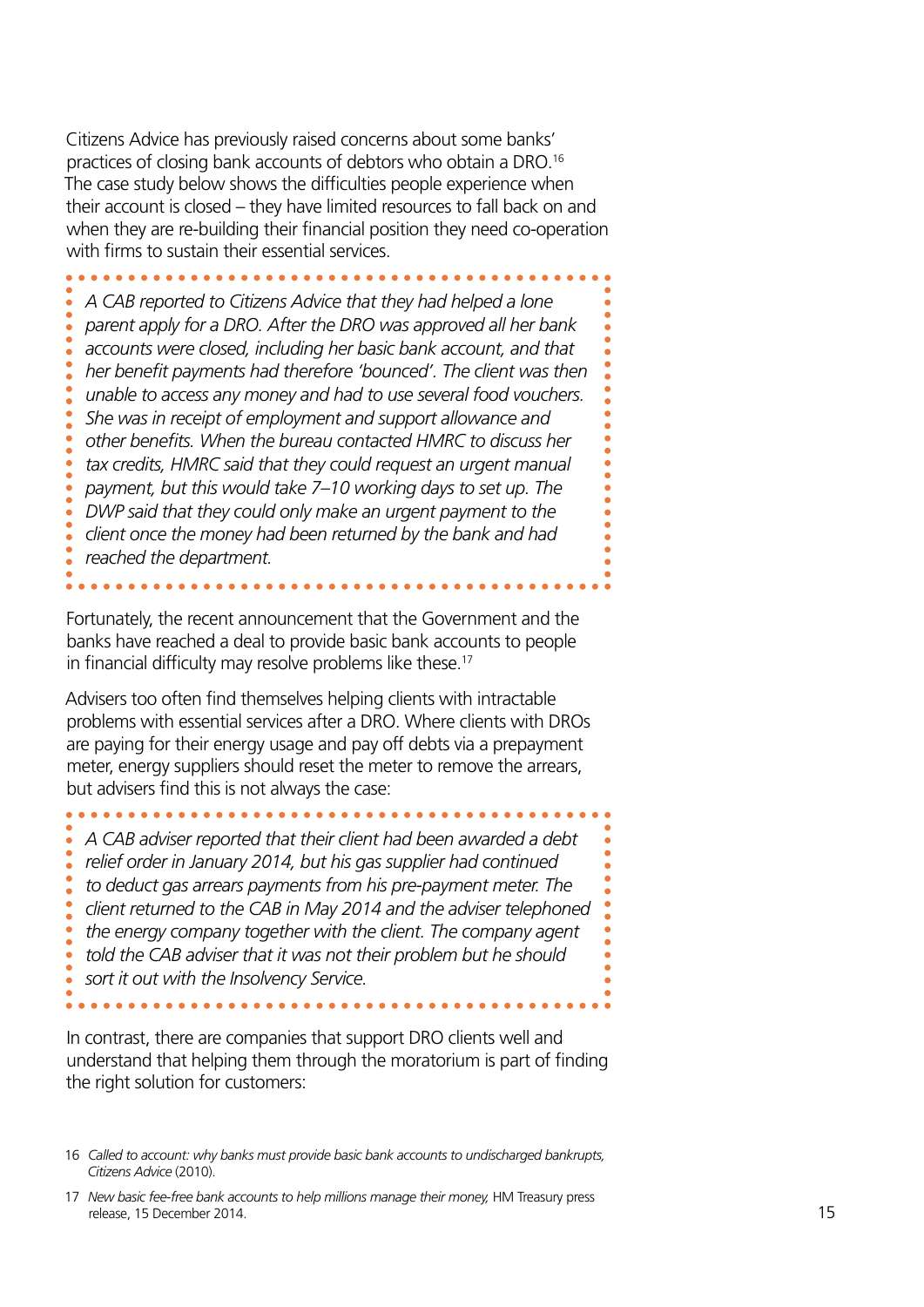#### **Good practice example: E.ON**

**An energy company that advisers report responds well to the post-DRO process is E.ON. Advisers report that they quickly re-set their meters so that their clients are not continuing to pay debts that are covered in a DRO, and they send clear letters explain that the debt has been written off – and they communicate with the client both at the beginning and the end of the moratorium.** 

### **Good practice example: Barclays**

**Barclays continues to provide transactional banking services to insolvent customers. At the time of writing they will as a matter of policy provide bank accounts to undischarged bankrupts. They are similarly willing to provide bank accounts to customers who have a DRO, and in so doing they allow access to the essential services available through their basic bank account product.** 

Some customers are fortunate to find their bank or energy supplier understands their problems and respects the DRO process. These customers get help from firms to access appropriate energy and banking products to sustain access to essential services, giving them high quality information and seeking to support customers through this process. We would like every bank account customer and energy customer to receive this good service during their time of need.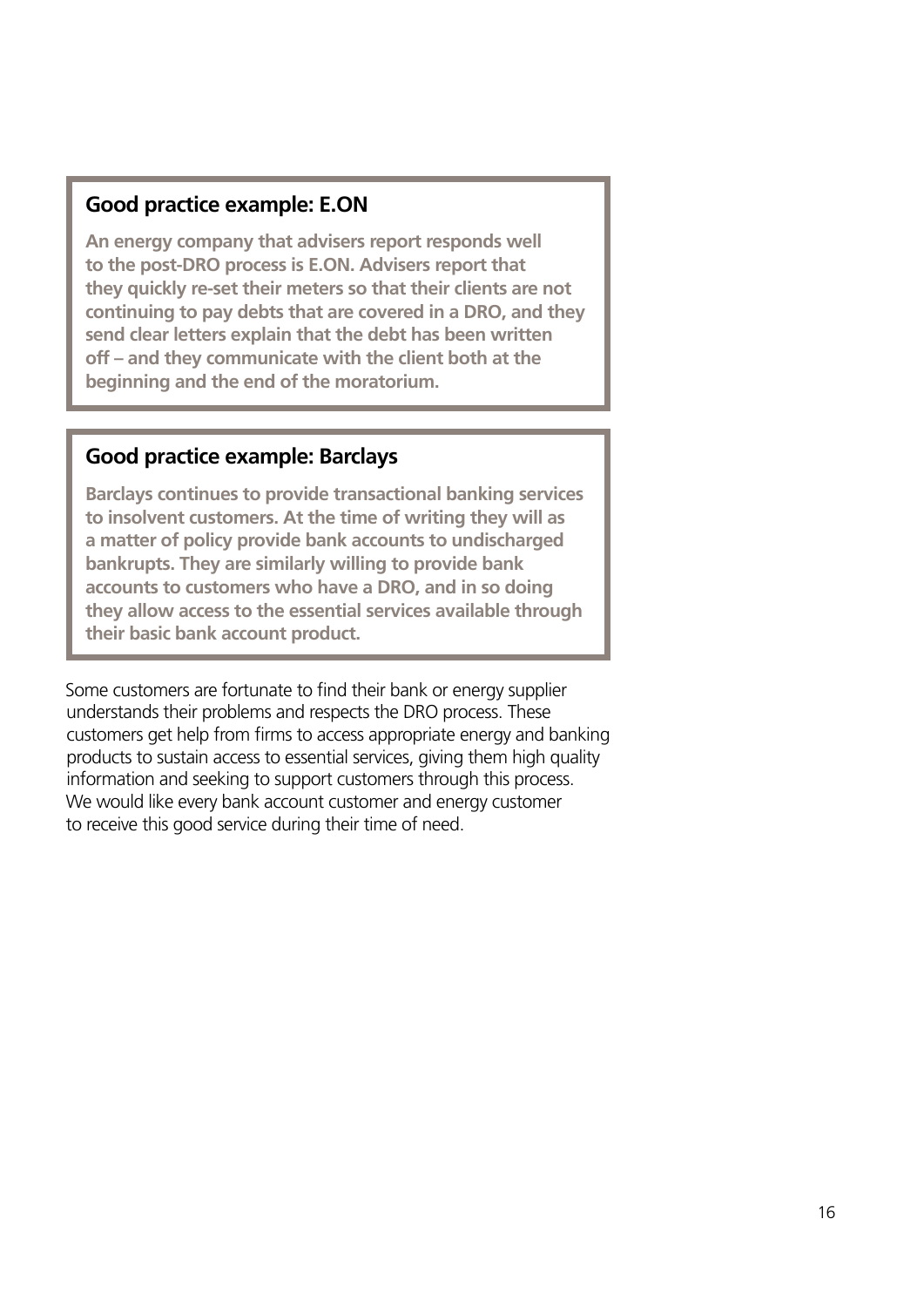#### **Rent arrears**

**AAAAAAAA** 

 $\bullet$ 

The area where variations in practice are perhaps most stark is in the collection policies of social landlords concerning DROs. Tenants with rent arrears and a DRO can be required to continue to pay rent arrears (plus their on-going rent) to prevent eviction, as long as their payments are below £50 a month. The £50 per month limit means that it is almost always impossible to prevent eviction by a private landlord unless the rent arrears are low – the only tool we have is the landlord's goodwill.

The social landlord sector takes different approaches to DROs. There are shocking cases where social and private landlords use the threat of homelessness to thwart a DRO even where they retain the ability to recover the rent arrears. A CAB adviser reported:

*"Our client lives a very chaotic life and is under extreme stress. They have around £15,000 debt spread over some 20 creditors. They wish to apply for DRO to deal with these. The client has rent arrears that must be included. The landlord's policy is not to accept this and pursue eviction. The client is trapped in spiralling debt as she cannot afford to deal with creditors but cannot risk loss of her home. This is adding to her stress and health problems."*

The great majority of social landlords take more positive approaches than this. Some take court action when a DRO is issued for a postponed possession order, some continue to pursue rent for as long as they can, some stop collection after a year, and some stop collecting arrears immediately that DRO is awarded and take a helpful approach to the application.

*In October 2014 a CAB in the Midlands reported that they had a client who wished to apply for DRO. He had rent arrears to a social*  landlord, who had already served him with a notice of seeking *possession – a legal requirement before initiating court action for possession. The bureau asked the social landlord to confirm they would take no action to evict if the client applied for a DRO. The client offered to continue to make payments for rent arrears. The landlord said whilst they would continue to obtain court action, they would ask the court for a suspended possession order. This would add £250 of legal costs but the landlord would write off any remaining debts after 12 months.*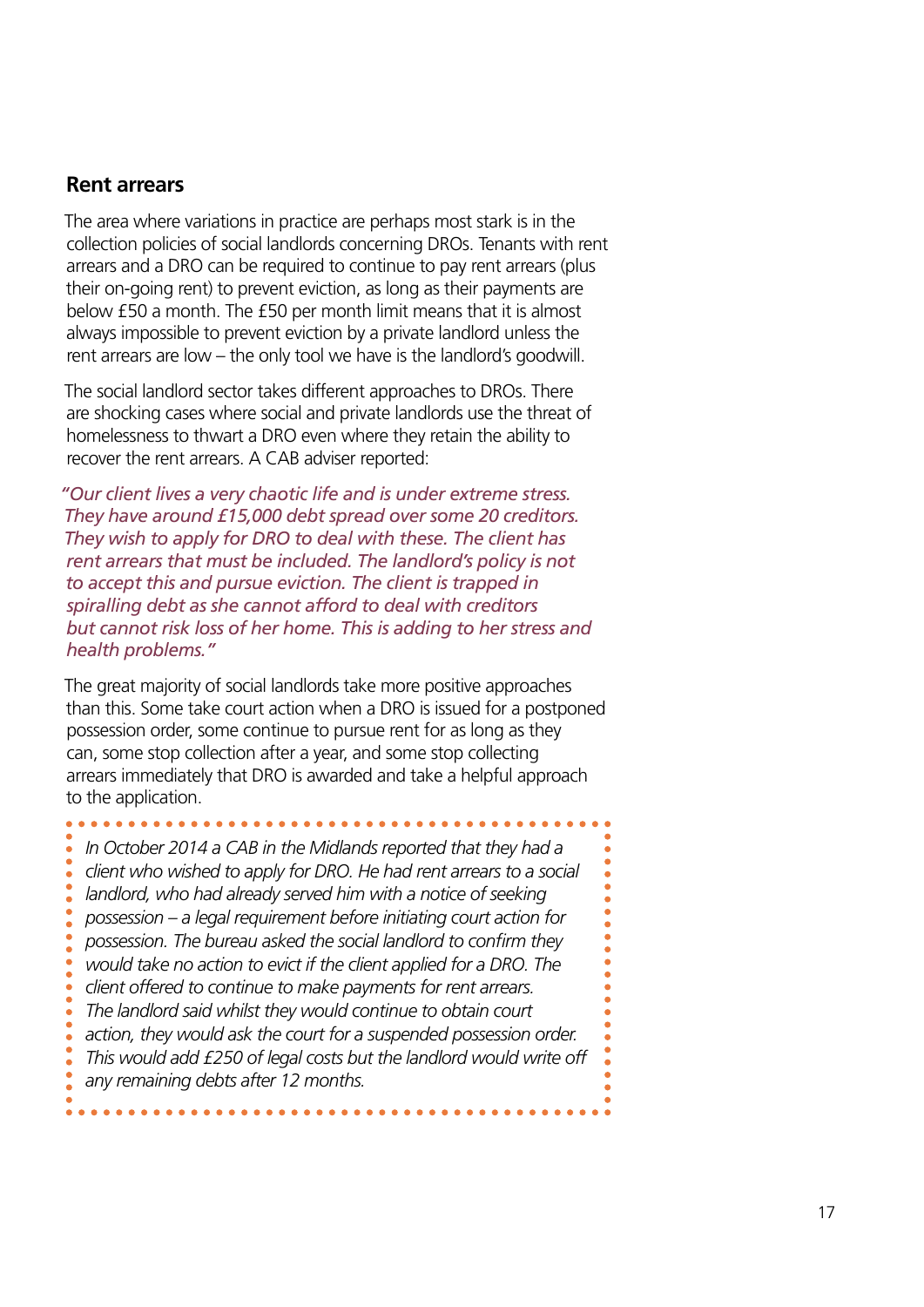In one even more positive example, Flintshire County Council take prompt action to write off debts for their tenants:

*A woman attended a CAB in Wales in a distressed state – she was feeling suicidal. She had numerous debts which she was struggling to repay including rent arrears and council tax arrears. Her landlord, Flintshire County Council, had started possession action and the client was facing eviction. It was identified she was eligible for a DRO and the adviser contacted the client's housing officer to inform her of the client's intention to apply for a DRO. The housing officer asked the court to adjourn matters to allow more time for her DRO*  to be processed. The rent arrears would not be recovered by the *council and she no longer faced the risk of eviction.* 

DRO clients suffer from the 'landlord lottery' with social landlords taking a different approach to rent arrears after a DRO – some writing off the debts and some not. However advisers report that even where the debt has been written off, it is common for the debt to continue to be linked to the client's rent account records and for this to be used to prevent them access to re-housing or even a housing transfer. Sometimes this is a key part of the changes that a client needs to make to re-arrange their life post-DRO. It can lead to a client remaining trapped in the housing situation or neighbourhood associated with many of their problems, or inflate their housing costs. It is disappointing that a client who has had so much investment in time and help from an advice service is prevented from fully benefiting from the help and guidance they have been offered.

### **Water charges**

Citizens Advice evidence from different parts of the UK exposes differences between approaches to DROs in the water industry. Water and sewerage charges are billed for a whole year and once a water charges debt is listed in a DRO, some water companies write off the debt for the whole year, whilst others split the debt and issue a new bill for the following day.

While the Insolvency Service guidance permits water companies to split the debt, it is the view of Citizens Advice that this is not lawful, but we have not so far been able to pursue a test case. The key problem is that this action diminishes the benefit of the moratorium, and customers who could benefit for a period of stability and positive help from their water company have a much less positive 'fresh start'. In some cases clients who need the respite to stabilise their tenancy and re-build their personal and financial resilience find their fresh start undermined by these actions by water companies.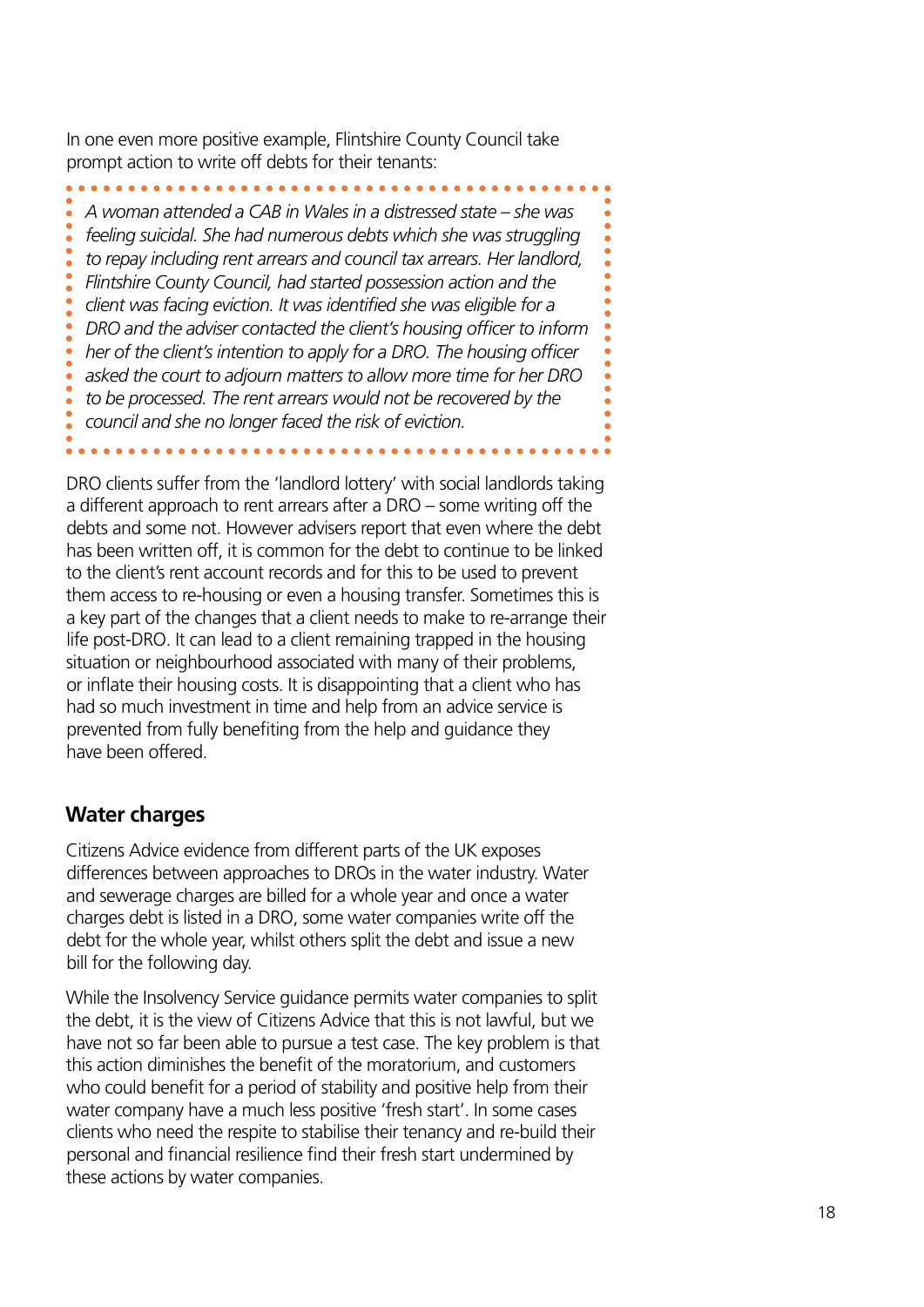*In April 2014, a CAB in England reported that they had helped a woman obtain a DRO in November 2013. The DRO included a debt of £290, which was the total owed by the client for water charges up to the end of March. The water company then issued a new bill for the period November 2013 – March 2014. The bureau challenged the water company as to whether this was*  legal. After several months of calls, letters and emails between the *bureau and the water company, the water company would not budge from their position, citing the Insolvency Service guidance in support of their position. The client was hoping for a clean slate after her DRO, but has not got one. The bureau commented that this decision seemed to go against the whole ethos of DROs to allow clients on low incomes with no prospect of ever repaying their debts to start again with a clean slate. The bureau had also contacted the Insolvency Service to see if they would change their guidance on water charges following a recent court ruling that council tax for the rest of the current year can be included in a DRO, but without success.*

#### **Good practice in the water industry**

**In contrast** *some* **water companies have a policy of writing off the debt in full when a DRO is awarded, so customers in their area can have the benefit of the protection of the moratorium to stabilise their finances.**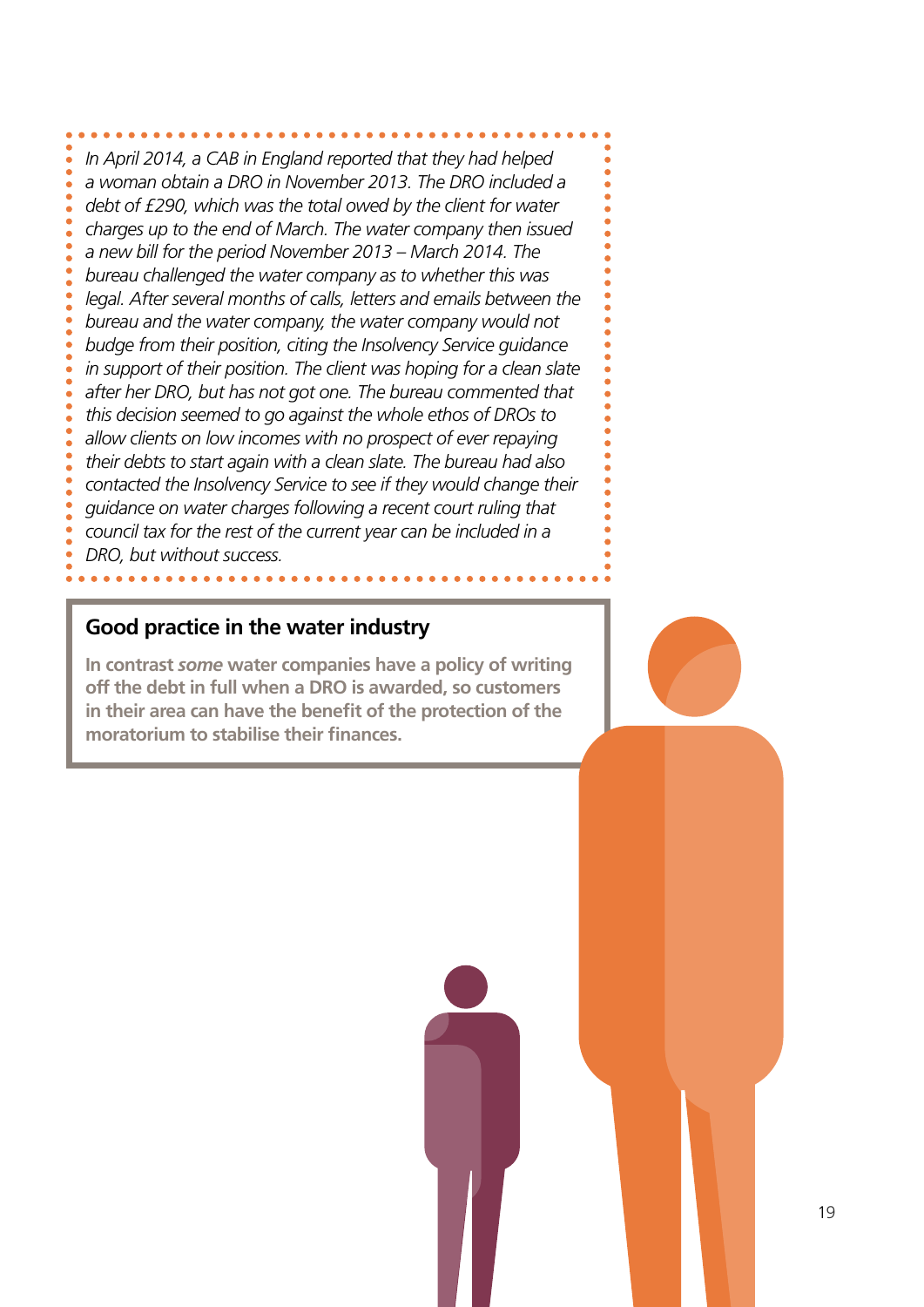# Conclusions and recommendations

There is a substantial proportion of cases where advisers and clients are faced with distressing barriers to them getting the protection that DROs are designed to provide. Debt collection continues too often, and there are particular challenges for some of our clients managing essential services such as bank accounts, tenancy agreements and their utilities after a DRO.

Whilst we have identified firms that take a needlessly harsh line or do not follow the rules, there are also examples of firms supporting their customers through the DRO process and making clear efforts to supply products that maintain essential services, and to treat their customers fairly and with respect. We ask all the companies that we work with to review their policies and practices in relation to DROs and to make sure that they are doing the best they can for these customers who have had the courage to take debt advice, and need support to ensure they get the fresh start that the law intended. We think the following five recommendations should be adopted by every creditor:

1. Be DRO positive – ensure your staff understand DROs and the issues that affect your customers seeking or living with a DRO. Require the same of third parties you work with.

2. Provide accurate data that your customers and their advisers need to help them process a DRO application promptly. Ensure that you share data with third parties that you work with so that the customer with a DRO always gets treated appropriately.

 $\overline{3}$ . Keep your customers informed throughout the DRO process. Send them clear letters at the beginning and end for of the moratorium with all relevant accounts numbers and details and explaining in plain English the steps and amounts involved. Require the same of third parties you work with.

4. Continue to work with customers who have a DRO. Work with them to protect their bank account, their home and their essential services.

 $\overline{5}$ . Ensure that you respect the DRO – stop collecting debts that are covered by the order and don't take a punitive 'chase the last penny' attitude – support the customer so that they get the fresh start that it was intended DROs would provide.